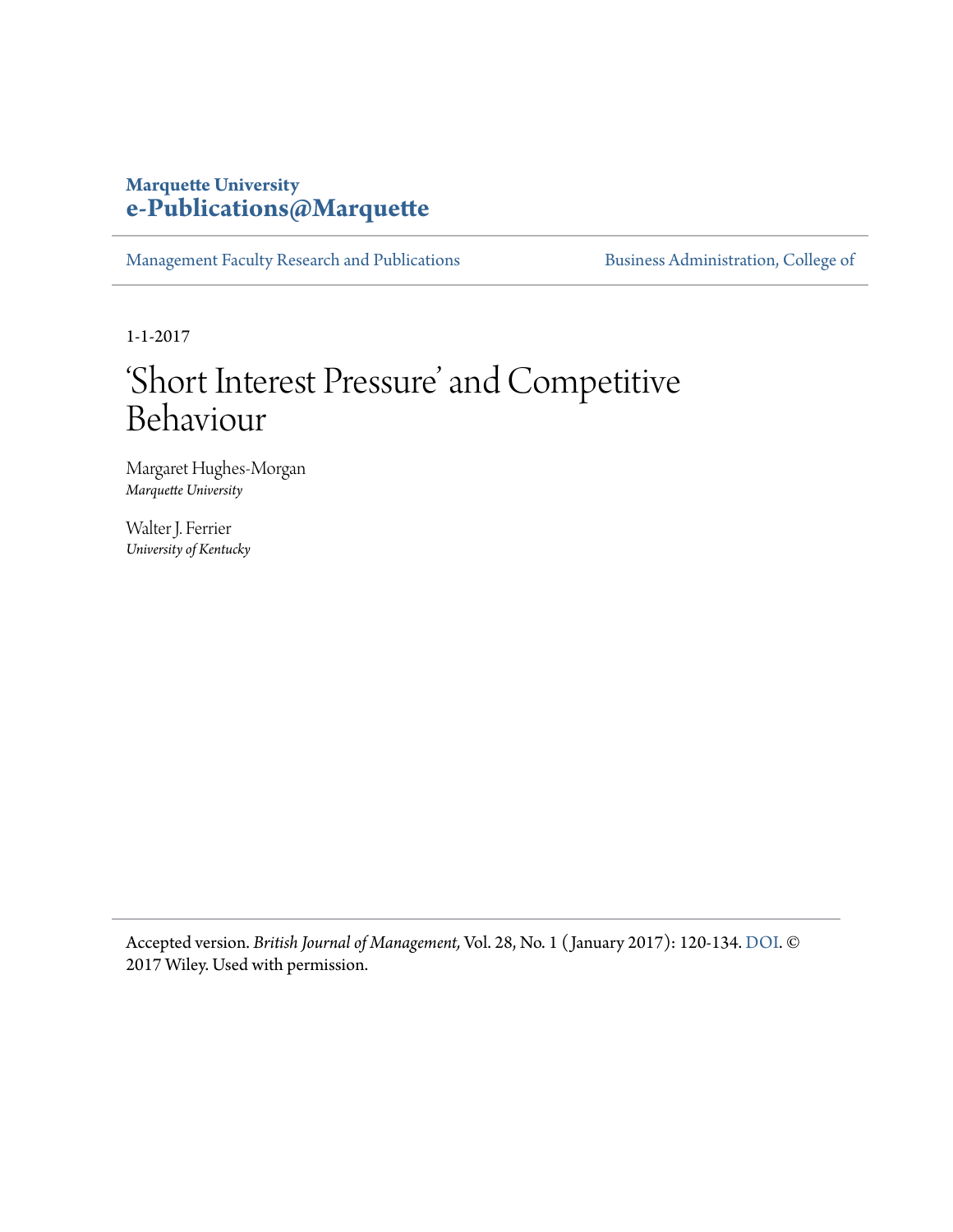# 'Short Interest Pressure' and Competitive Behaviour

Margaret Hughes-Morgan

Management, Marquette University Milwaukee, WI Walter Ferrier

Strategic Management, University of Kentucky Lexington, KY

Abstract: This study introduces and examines a new-to-strategy form of Wall Street pressure – 'short interest pressure' – the tension felt by management caused by short sales of the firm's stock. Drawing from a sample of over 5000 competitive actions carried out by competing firms over a 6-year time period, we test whether the level of short interest pressure experienced by the firm in one time period is predictive of properties of the firm's competitive action repertoire in the ensuing time period. Our findings suggest that when faced with short interest pressure firms tend to carry out a higher number of competitive actions in the following time period, as well as a set of actions that deviate from the industry norm. In addition, post hoc analysis reveals that this effect is amplified for poorly performing firms. Thus, our study contributes to a deeper understanding of the relationship between capital market signals and competitive strategy.

In a 1998 speech, the then-chairman of the Securities and Exchange Commission, Arthur Levitt, expressed concern over responses to capital market pressure, such as earnings estimates, felt by managers:

Increasingly, I have become concerned that the motivation to meet Wall Street earnings expectations may be overriding common sense business practices. In the zeal to satisfy consensus earnings estimates and project a smooth earnings path, wishful thinking may be winning the day over faithful representation. (Levitt, [1998\)](http://onlinelibrary.wiley.com/doi/10.1111/1467-8551.12166/full#bjom12166-bib-0048)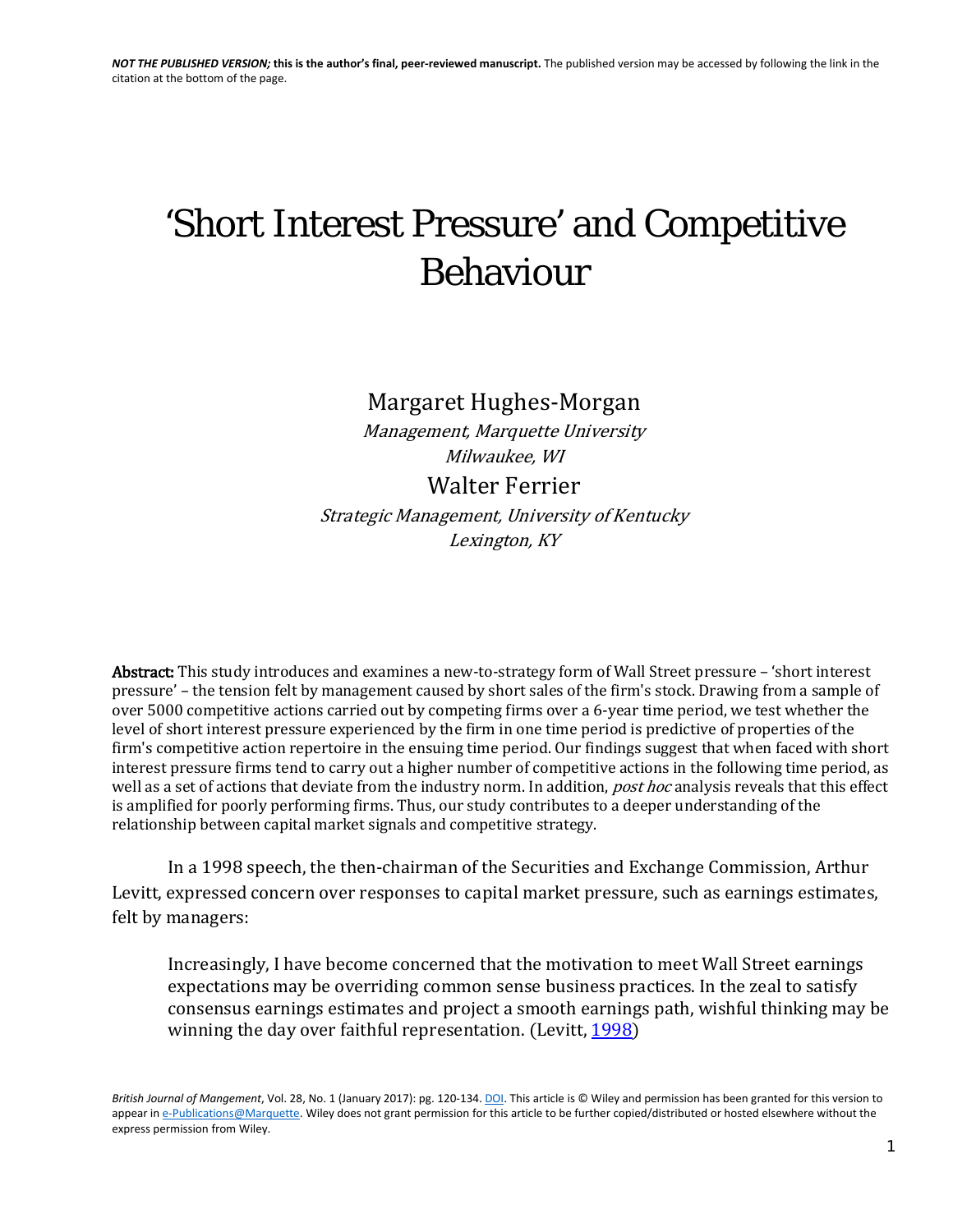Zeal indeed. Managers are so strongly motivated to meet earnings estimates because they fear the severe negative reaction in the stock market when estimates are missed. For example, in early 2005 *eBay* missed quarterly earnings estimates by only one penny for the first time in 2 years. This sent its stock price tumbling by nearly 20% over the ensuing two-day period that resulted in a 4 billion dollar loss in market capitalization. Thus, the market imposes a wellunderstood corrective discipline in response to underperformance that managers actively seek to avoid.

Capital market pressure is a form of attainment discrepancy, defined as the gap between expected and actual performance as seen by the firm's internal and external stakeholders (Wiseman and Bromiley[, 1996\)](http://onlinelibrary.wiley.com/doi/10.1111/1467-8551.12166/full#bjom12166-bib-0063). Earnings pressure, for example, occurs when the investment community's expectation of a given firm's future performance is higher than that of management's own estimates. As noted by chairman Levitt, this often motivates managers to take quick corrective action in an effort to narrow the gap in earnings estimates. Indeed, managers who face earnings pressure oftentimes engage in 'public earnings guidance' or 'creative accounting' to narrow the difference between outsiders' and insiders' earnings expectations (Cotter, Tuna and Wysocki, [2006;](http://onlinelibrary.wiley.com/doi/10.1111/1467-8551.12166/full#bjom12166-bib-0013) Degeorge, Patel and Zeckhauser, [1999\)](http://onlinelibrary.wiley.com/doi/10.1111/1467-8551.12166/full#bjom12166-bib-0018). Earnings pressure can also lead managers to postpone or forgo long-term projects or decrease spending in advertising and R&D in an effort to shore up short-term earnings (Graham, Harvey and Rajgopal, [2005\)](http://onlinelibrary.wiley.com/doi/10.1111/1467-8551.12166/full#bjom12166-bib-0033).

The question of how capital market pressure influences the firm's competitive strategy is less understood and has received limited theoretical and empirical attention. In a study that helped motivate ours, Zhang and Gimeno [\(2010\)](http://onlinelibrary.wiley.com/doi/10.1111/1467-8551.12166/full#bjom12166-bib-0067) found that earnings pressure predicted the firm's decision to restrict output in the electricity production industry which resulted in higher prices and a quick boost in the firm's short-term earnings. These authors stress the need for future research that explores how capital market pressure influences other aspects of competitive behaviour beyond pricing and capacity actions.

We aim to answer this call by examining how a specific form of capital market pressure, short interest pressure, predicts competitive behaviour characterized as competitive action intensity, the range of different types of competitive actions carried out by the firm, and the extent to which the firm's repertoire of competitive actions deviates from that of competitors. We draw our core ideas from a stream of research in strategic management known as competitive dynamics, which conceptualizes competitive actions as visible, market-directed competitive moves carried out by the firm to improve its relative competitive position (see Grimm, Lee and Smith, [2006;](http://onlinelibrary.wiley.com/doi/10.1111/1467-8551.12166/full#bjom12166-bib-0034) Chen and Miller [1994;](http://onlinelibrary.wiley.com/doi/10.1111/1467-8551.12166/full#bjom12166-bib-0052) Smith, Ferrier and Ndofor, [2001\)](http://onlinelibrary.wiley.com/doi/10.1111/1467-8551.12166/full#bjom12166-bib-0060). As such, our paper contributes to the competitive dynamics literature that has explored important managerial, organizational, industry and outcome-related drivers of competitive behaviour. We also provide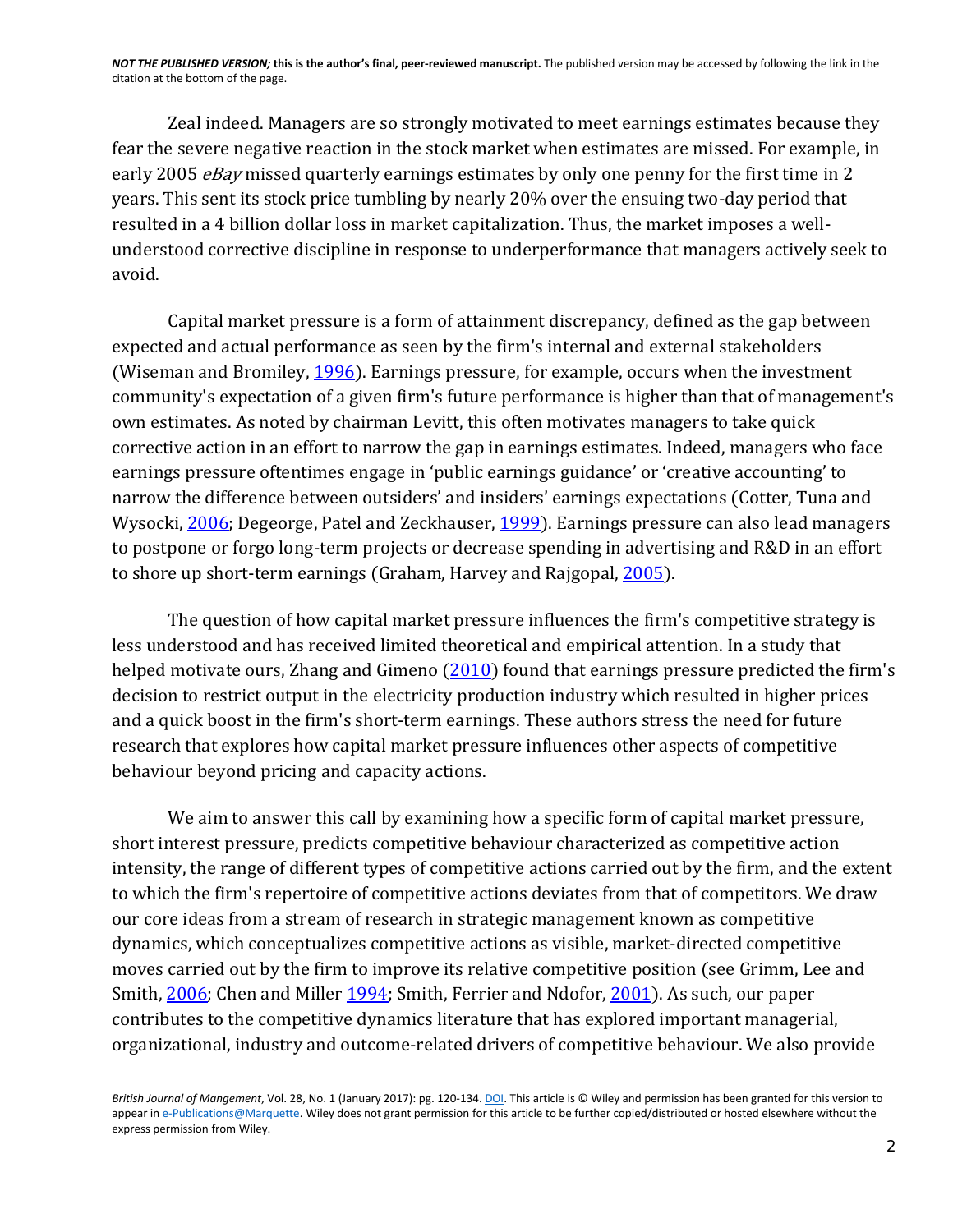new insights to research in finance that links financial market expectations of firm performance, like earnings estimates, to competitive strategy. In particular, we bring greater clarity to the question of how capital market pressure corresponds to the firm's competitive actions carried out over finite periods of time.

### Short interest pressure

Our study introduces and examines a new-to-strategy form of capital market pressure, short interest pressure, which we define as the tension felt by management that results from the firm's stock being sold 'short' in the market. Short selling is an option-like device used by investorspeculators who anticipate a decline in the price of a given firm's stock price. Here, an investor who sells a stock 'short' at the current price does not actually own the stock, but instead borrows the shares from a brokerage house. If the firm's stock price does indeed drop, the investor covers the short position by buying back the shares at the lower price and returning them to the initial lender. The investor's profit is the difference between the higher selling price and lower buy-back price. However, if the price of the stock increases, the short seller's potential losses are unlimited.

The study of the effects of short selling is unprecedented in strategy research and is of utmost importance because short interest, measured as the number of shares sold short relative to total shares outstanding, is a variable that finance scholars have shown to have a profoundly negative impact on future share prices. Indeed, prior studies that examined the relationship between short interest and future abnormal returns found that firms with little to no short interest experienced returns on a par with the broader stock indices (Boehmer, Huszar and Jordan, [2010\)](http://onlinelibrary.wiley.com/doi/10.1111/1467-8551.12166/full#bjom12166-bib-0004), whereas firms having 5% or more of their outstanding shares sold short experienced, on average, 18% losses in future share price (Dechow *et al.*, [2001\)](http://onlinelibrary.wiley.com/doi/10.1111/1467-8551.12166/full#bjom12166-bib-0015). So, as a signal of future poor performance, it is critical to explore how short interest pressure impacts the firm's future competitive strategy.

A key difference between short interest pressure and earning pressure, for example, is that investors are able to short a stock at any time; there are no quarterly estimates to meet. The use of earnings guidance will do little to alleviate the effects of short interest on the downward pressure on the firm's future stock. Instead, consistent with Zhang and Gimeno's [\(2010\)](http://onlinelibrary.wiley.com/doi/10.1111/1467-8551.12166/full#bjom12166-bib-0067) findings, we believe that the level of short interest pressure experienced in a given time period will correlate with the firm's strategic choices in the ensuing time period. Finance scholars Fuller and Jensen [\(2002\)](http://onlinelibrary.wiley.com/doi/10.1111/1467-8551.12166/full#bjom12166-bib-0029) agree, stating that 'the valuation Wall Street puts on a company's securities and the trajectory of those prices affects the nature of the strategies firms adopt and, hence, their prospects for success' (p. 63). Short interest pressure as an indicator of poor future performance is similar in effect to Altman's bankruptcy predictor (Altman, [1968;](http://onlinelibrary.wiley.com/doi/10.1111/1467-8551.12166/full#bjom12166-bib-0002) Chakravarthy[, 1986\)](http://onlinelibrary.wiley.com/doi/10.1111/1467-8551.12166/full#bjom12166-bib-0005). Prior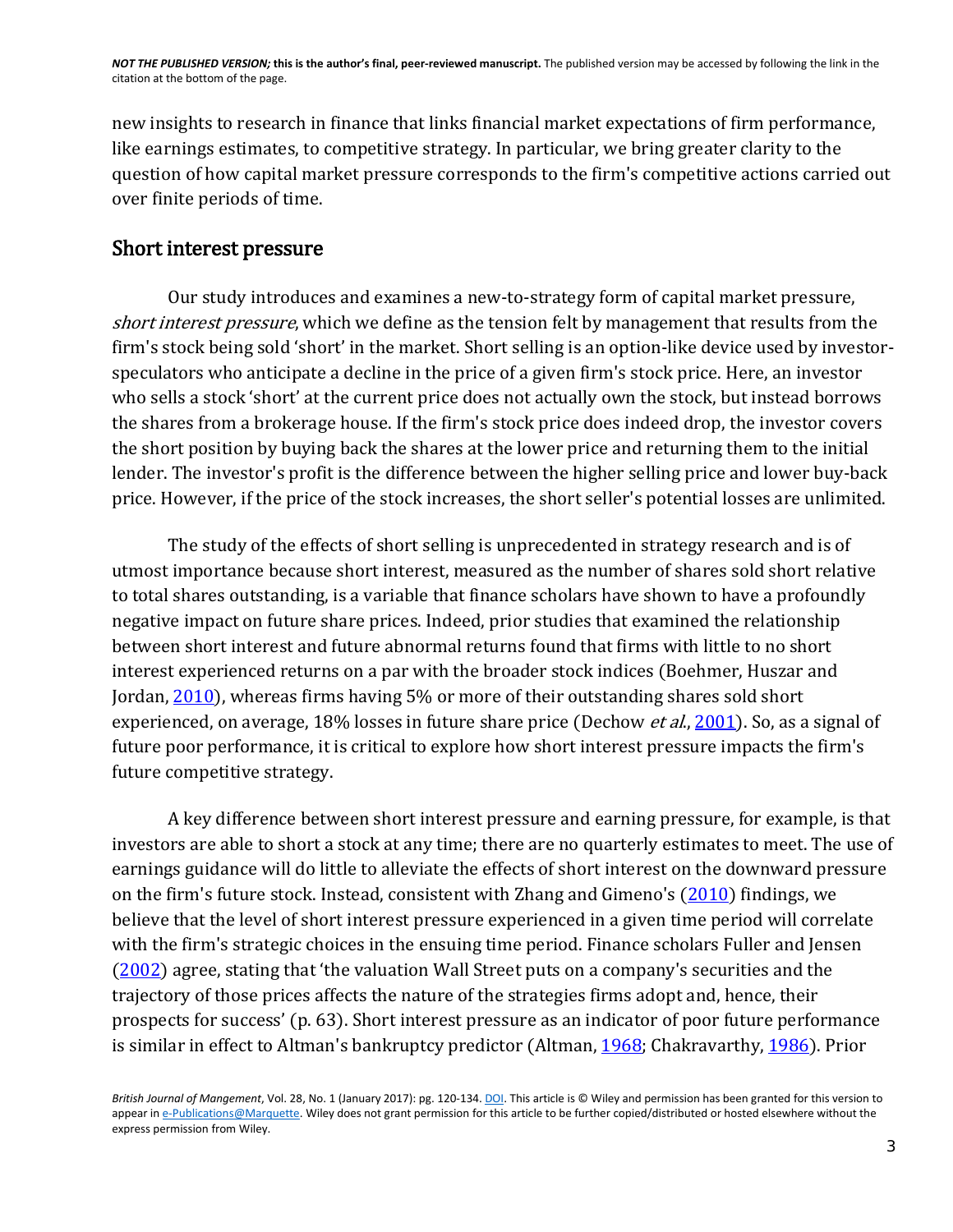research found that performance-distressed firms which compete in otherwise favourable conditions (high industry growth, high barriers to entry) are likely to compete in a highly aggressive manner in an attempt to restore competitiveness and performance (Ferrier *et al.*, [2002\)](http://onlinelibrary.wiley.com/doi/10.1111/1467-8551.12166/full#bjom12166-bib-0027). Our study explores how short interest pressure predicts the nature of and, in particular, three properties of the firm's competitive action repertoire that, as will be discussed more fully below, prior research has firmly established as being predictive of high levels of performance (Basdeo et al., [2006;](http://onlinelibrary.wiley.com/doi/10.1111/1467-8551.12166/full#bjom12166-bib-0003) Deephouse, [1999;](http://onlinelibrary.wiley.com/doi/10.1111/1467-8551.12166/full#bjom12166-bib-0026) Ferrier, Smith and Grimm, 1999; Miller and Chen, [1996a;](http://onlinelibrary.wiley.com/doi/10.1111/1467-8551.12166/full#bjom12166-bib-0053) Young, Smith and Grimm[, 1996\)](http://onlinelibrary.wiley.com/doi/10.1111/1467-8551.12166/full#bjom12166-bib-0064). In other words, when faced with short interest pressure, managers take corrective action by carrying out competitive actions captured by specific attributes of the firm's competitive action repertoire.

#### Strategy-as-action

Built from the notion within Austrian economics that views competition as a process in which firms continually strive to outcompete each other (Jacobsen, [1992;](http://onlinelibrary.wiley.com/doi/10.1111/1467-8551.12166/full#bjom12166-bib-0039) Kirzner, [1973;](http://onlinelibrary.wiley.com/doi/10.1111/1467-8551.12166/full#bjom12166-bib-0045) Thomas and Pollock, [1999\)](http://onlinelibrary.wiley.com/doi/10.1111/1467-8551.12166/full#bjom12166-bib-0062), the stream of research widely known as competitive dynamics has garnered widespread attention not only in the field of strategic management but also in entrepreneurship, marketing, inter-organizational networks and others (Hutzschenreuter and Israel, [2009;](http://onlinelibrary.wiley.com/doi/10.1111/1467-8551.12166/full#bjom12166-bib-0038) Ketchen, Snow and Hoover, [2004;](http://onlinelibrary.wiley.com/doi/10.1111/1467-8551.12166/full#bjom12166-bib-0043) Smith, Ferrier and Ndofor, [2001\)](http://onlinelibrary.wiley.com/doi/10.1111/1467-8551.12166/full#bjom12166-bib-0060). At its core, competitive dynamics views a firm's strategy as observed competitive action (Grimm, Lee and Smith, [2006;](http://onlinelibrary.wiley.com/doi/10.1111/1467-8551.12166/full#bjom12166-bib-0034) Smith, Grimm and Gannon, [1992\)](http://onlinelibrary.wiley.com/doi/10.1111/1467-8551.12166/full#bjom12166-bib-0061). Scholars in this area have explored, for example, how individual competitive actions stimulate competitive responses (Chen and Miller, [1994;](http://onlinelibrary.wiley.com/doi/10.1111/1467-8551.12166/full#bjom12166-bib-0008) Chen, Smith and Grimm, [1992\)](http://onlinelibrary.wiley.com/doi/10.1111/1467-8551.12166/full#bjom12166-bib-0010) and how characteristics of the firm's entire repertoire of competitive actions influence firm performance (Ferrier, Smith and Grimm, [1999;](http://onlinelibrary.wiley.com/doi/10.1111/1467-8551.12166/full#bjom12166-bib-0026) Miller and Chen[, 1994,](http://onlinelibrary.wiley.com/doi/10.1111/1467-8551.12166/full#bjom12166-bib-0052) [1996a,](http://onlinelibrary.wiley.com/doi/10.1111/1467-8551.12166/full#bjom12166-bib-0053) [1996b\)](http://onlinelibrary.wiley.com/doi/10.1111/1467-8551.12166/full#bjom12166-bib-0054). Competitive dynamics also complements hypercompetition theory in so far as it empirically examines the aggressiveness with which firms carry out competitive actions as they strive for strategic supremacy by attempting to erode or neutralize the competitive advantage of rivals (D'Aveni, [1994;](http://onlinelibrary.wiley.com/doi/10.1111/1467-8551.12166/full#bjom12166-bib-0014) Ferrier, Smith and Grimm, [1999;](http://onlinelibrary.wiley.com/doi/10.1111/1467-8551.12166/full#bjom12166-bib-0026) Young, Smith and Grimm, [1996\)](http://onlinelibrary.wiley.com/doi/10.1111/1467-8551.12166/full#bjom12166-bib-0064).

Given the impact of competitive actions on rival firms and relative performance, it is vital to understand the managerial, organizational and contextual antecedents of competitive action. To this end, prior research has empirically examined how a variety of organizational- and industrylevel factors serve as drivers of competitive behaviour: firm size (Chen and Hambrick, [1995\)](http://onlinelibrary.wiley.com/doi/10.1111/1467-8551.12166/full#bjom12166-bib-0006), top management team characteristics (Ferrier, [2001;](http://onlinelibrary.wiley.com/doi/10.1111/1467-8551.12166/full#bjom12166-bib-0024) Hambrick, Cho and Chen, [1996\)](http://onlinelibrary.wiley.com/doi/10.1111/1467-8551.12166/full#bjom12166-bib-0035), past performance (Ferrier et al., [2002;](http://onlinelibrary.wiley.com/doi/10.1111/1467-8551.12166/full#bjom12166-bib-0027) Miller and Chen, [1994\)](http://onlinelibrary.wiley.com/doi/10.1111/1467-8551.12166/full#bjom12166-bib-0052), the structure of inter-organizational networks (Chi, Ravichandran and Andrevski, [2010;](http://onlinelibrary.wiley.com/doi/10.1111/1467-8551.12166/full#bjom12166-bib-0012) Gnyawali, He and Madhavan, [2006\)](http://onlinelibrary.wiley.com/doi/10.1111/1467-8551.12166/full#bjom12166-bib-0032), multinational competition (Yu and Cannella, [2007\)](http://onlinelibrary.wiley.com/doi/10.1111/1467-8551.12166/full#bjom12166-bib-0065) and nascent versus established product markets (Rindova, Ferrier and Wiltbank, [2010\)](http://onlinelibrary.wiley.com/doi/10.1111/1467-8551.12166/full#bjom12166-bib-0058).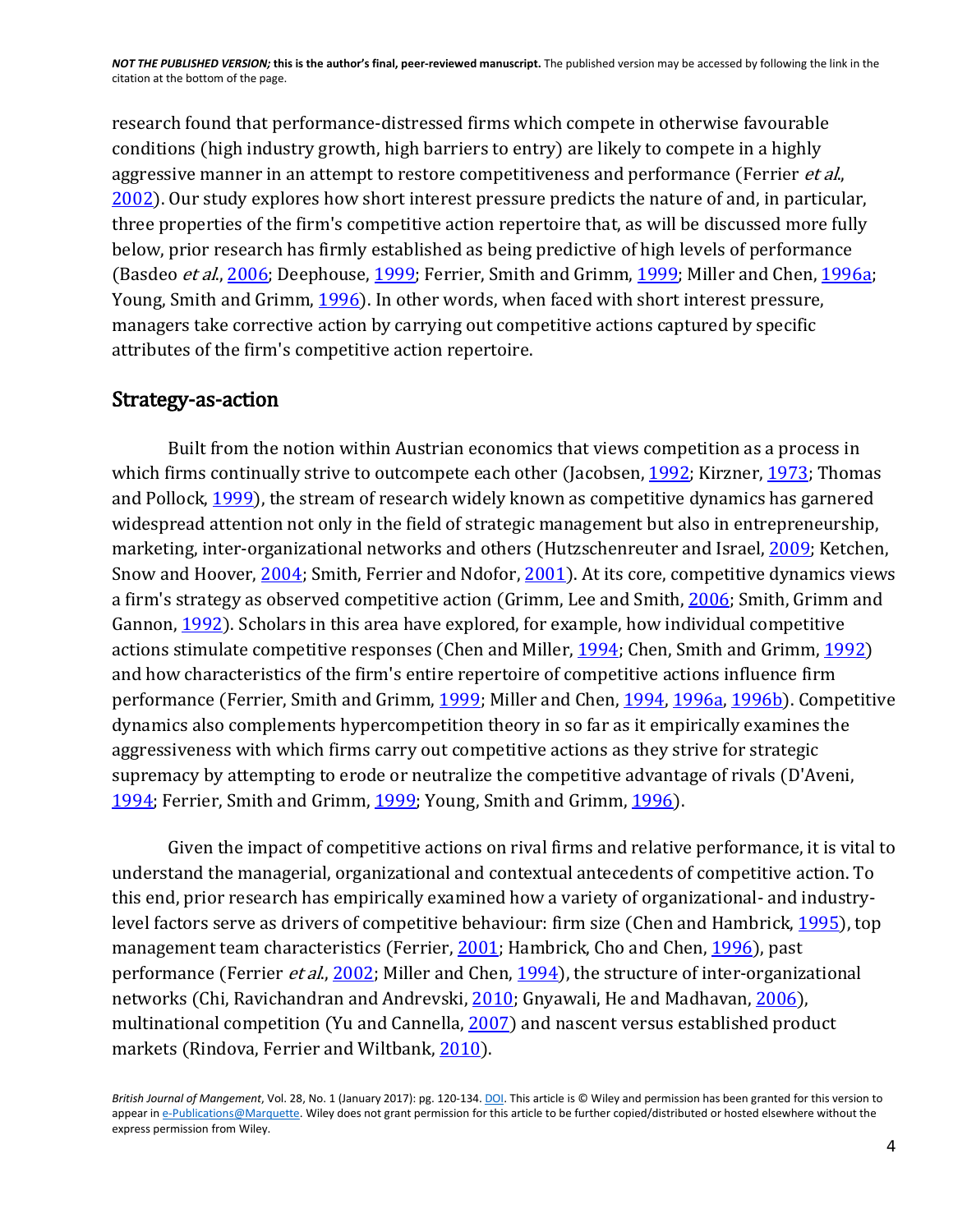More recently, research has shifted toward an exploration of the cognitive and perceptual drivers of competitive action. For instance, Chen, Su and Tsai [\(2007\)](http://onlinelibrary.wiley.com/doi/10.1111/1467-8551.12166/full#bjom12166-bib-0011) explored how 'competitive tension' – defined as the extent to which a firm's managers perceive a certain level of strain in a competitive situation and feel pressure to take action  $-$  is predictive of aggressive competitive behaviour directed towards rival firms. Similarly, Livengood and Reger [\(2010\)](http://onlinelibrary.wiley.com/doi/10.1111/1467-8551.12166/full#bjom12166-bib-0050) developed the concept of an 'identity domain' – defined as the areas of the competitive market that hold particular psychological importance to managers – to explain why firms might compete more aggressively than usual. Marcel, Barr and Duhaime  $(2011)$  explored how different managerial cognitive schemas influence the likelihood and speed with which a firm carries out retaliatory actions against rivals. Perhaps most germane to our study, Zhang and Gimeno [\(2010\)](http://onlinelibrary.wiley.com/doi/10.1111/1467-8551.12166/full#bjom12166-bib-0067) explored the effect of upwards 'earnings pressure' – a situation that arises when external analysts' earnings forecasts are higher than the firm's own earnings expectations − on competitive behaviour. As noted above, earnings pressure predicted subsequent restrictions in levels of capacity utilization among electric utility companies. In sum, this stream of research centres on a variety of situational signals that are predictive of subsequent competitive behaviour. Our study examines the effect of a particular kind of situational signal – short interest pressure – on three properties of a firm's competitive action repertoire.

#### Short interest pressure and competitive behaviour

Scholars in competitive dynamics have developed theory and empirical methods centring on conceptualization of firm strategy as competitive action, defined broadly as an externally directed, market-based competitive move carried out with the intent to improve a firm's competitive position (Grimm, Lee and Smith[, 2006;](http://onlinelibrary.wiley.com/doi/10.1111/1467-8551.12166/full#bjom12166-bib-0034) Smith, Ferrier and Ndofor, [2001\)](http://onlinelibrary.wiley.com/doi/10.1111/1467-8551.12166/full#bjom12166-bib-0060). Early research in this stream focused attention on the action−reaction dyads level of analysis (e.g. Chen, Smith and Grimm, [1992\)](http://onlinelibrary.wiley.com/doi/10.1111/1467-8551.12166/full#bjom12166-bib-0010), whereby the characteristics of an individual competitive action, for example, are important predictors of a rival's competitive response. Research has examined the antecedents and consequences associated with the entire set of competitive actions carried out in a specific period of time. This is the competitive action repertoire level of analysis (e.g. Ferrier, Smith and Grimm, [1999;](http://onlinelibrary.wiley.com/doi/10.1111/1467-8551.12166/full#bjom12166-bib-0026) Miller and Chen, [1994,](http://onlinelibrary.wiley.com/doi/10.1111/1467-8551.12166/full#bjom12166-bib-0052) [1996a,](http://onlinelibrary.wiley.com/doi/10.1111/1467-8551.12166/full#bjom12166-bib-0053) [1996b\)](http://onlinelibrary.wiley.com/doi/10.1111/1467-8551.12166/full#bjom12166-bib-0054). In head-to-head rivalry, firms are engaged in carrying out an endless series of competitive moves and countermoves, e.g. price cutting, introducing new products, marketing campaigns, capacity expansions etc., with the intent to keep each other off balance and their own firm profitable (D'Aveni, [1994;](http://onlinelibrary.wiley.com/doi/10.1111/1467-8551.12166/full#bjom12166-bib-0014) Kirzner, [1973;](http://onlinelibrary.wiley.com/doi/10.1111/1467-8551.12166/full#bjom12166-bib-0045) Smith, Ferrier and Ndofor, [2001\)](http://onlinelibrary.wiley.com/doi/10.1111/1467-8551.12166/full#bjom12166-bib-0060). As previous studies have shown, a variety of antecedents predict competitive behaviour. We extend this research by examining short interest pressure as related to three fundamental characteristics of a firm's competitive action repertoire: action repertoire intensity (how many actions the firm carries out), action repertoire complexity (the extent to which the firm's set of actions consists of a broad range of different types of actions) and action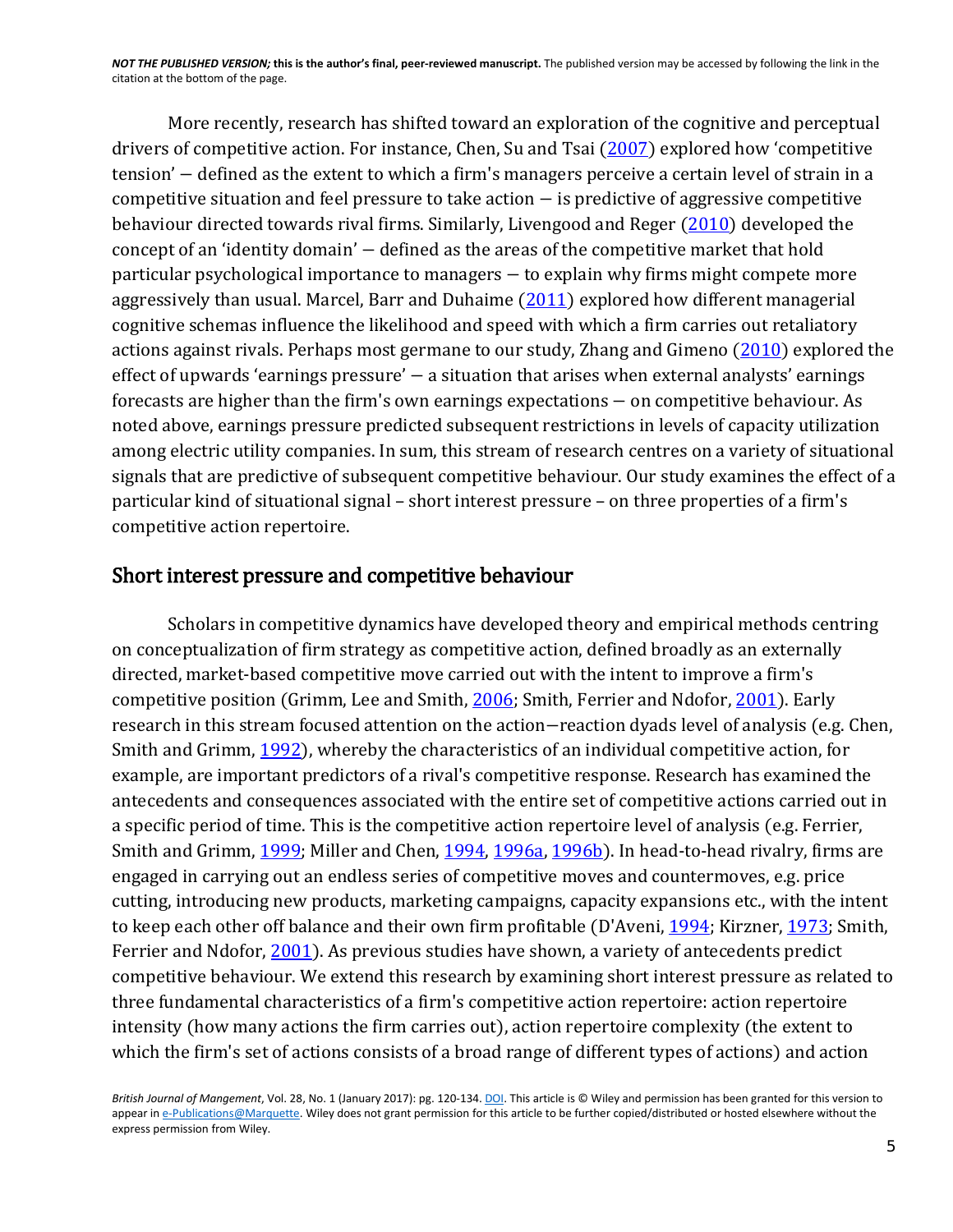repertoire non-conformity (the extent to which the firm's set of actions is different from that of rivals).

#### Action repertoire intensity

An important tenet of competitive dynamics and hypercompetition posits that firms that are able to initiate and sustain competitive attacks consisting of many actions will keep rivals off balance and on the defensive (D'Aveni, [1994;](http://onlinelibrary.wiley.com/doi/10.1111/1467-8551.12166/full#bjom12166-bib-0014) Kirzner, [1973\)](http://onlinelibrary.wiley.com/doi/10.1111/1467-8551.12166/full#bjom12166-bib-0045). This suggests a more-actions-arebetter posture for the firm's competitive strategy. Indeed, prior research found that firms that were less inertial and carried out more competitive actions than rivals were positively related to profitability, gains in market share, and overall reputation (Basdeo *et al.*, [2006;](http://onlinelibrary.wiley.com/doi/10.1111/1467-8551.12166/full#bjom12166-bib-0003) Ferrier, [2001;](http://onlinelibrary.wiley.com/doi/10.1111/1467-8551.12166/full#bjom12166-bib-0024) Ferrier, Smith and Grimm, [1999;](http://onlinelibrary.wiley.com/doi/10.1111/1467-8551.12166/full#bjom12166-bib-0026) Miller and Chen, [1994;](http://onlinelibrary.wiley.com/doi/10.1111/1467-8551.12166/full#bjom12166-bib-0052) Young, Smith and Grimm, [1996\)](http://onlinelibrary.wiley.com/doi/10.1111/1467-8551.12166/full#bjom12166-bib-0064).

Like earnings pressure, short interest pressure is a form of attainment discrepancy between insiders' and outsiders' expectations of the firm's future performance (Wiseman and Bromiley, [1996\)](http://onlinelibrary.wiley.com/doi/10.1111/1467-8551.12166/full#bjom12166-bib-0063). Yet, whereas earnings pressure is the result of analysts' earnings forecasts being above internal forecasts, short interest pressure is the result of short-selling investors' expectations of future share prices being lower than perhaps what the broader investment market expects. So, the firm's financial- and accounting-based fundamentals and current valuation notwithstanding, we argue that short interest pressure serves as an additional signal of poor future performance that increases situational competitive tension and the pressure to take corrective action.

Prior research suggests that poor past performance is associated with higher levels of competitive aggressiveness manifest in a higher number of competitive actions carried out (Ferrier,  $2001$ ; Ferrier *et al.*,  $2002$ ). Further, aggressive competitive action also helps the firm establish a positive reputation in the eyes of key external stakeholders (Basdeo *et al.*, [2006\)](http://onlinelibrary.wiley.com/doi/10.1111/1467-8551.12166/full#bjom12166-bib-0003). We predict that the level of short interest pressure experienced by the firm in a given time period, as a signal of poor future performance, will be related to a high number of competitive actions carried out in the ensuing time period. Here, a high number of competitive actions serves as a signal to the investment community that the firm is committed to take corrective action by competing more aggressively in an effort to improve its performance vis-à-vis rivals and hence its future stock returns.

#### H1: Short interest pressure will be positively related to action repertoire intensity.

Action repertoire complexity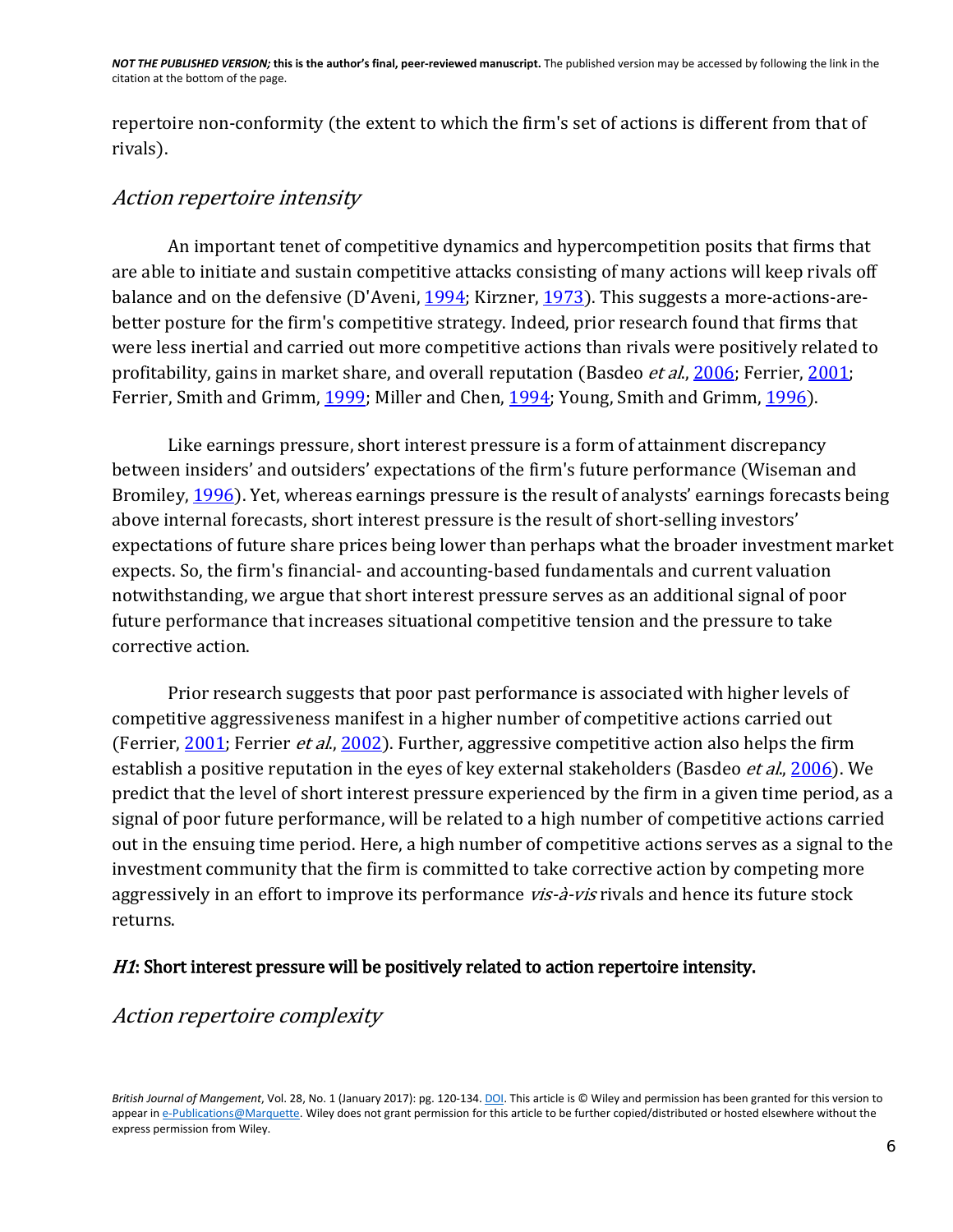Another key principle of competitive interaction posits that firms should carry out a sufficiently diverse competitive strategy in an effort to dampen the ability or motivation of competitors to respond (D'Aveni, [1994;](http://onlinelibrary.wiley.com/doi/10.1111/1467-8551.12166/full#bjom12166-bib-0014) Ferrier, [2001;](http://onlinelibrary.wiley.com/doi/10.1111/1467-8551.12166/full#bjom12166-bib-0024) Miller and Chen, [1996a\)](http://onlinelibrary.wiley.com/doi/10.1111/1467-8551.12166/full#bjom12166-bib-0053). In the context of dynamic competitive manoeuvring, a firm's rivals can easily interpret, predict and respond to a simple competitive action repertoire (consisting of only a few types of competitive actions) carried out by the focal firm. Conversely, a complex competitive action repertoire (consisting of a broad range of different types of competitive actions) may stun and confuse rivals because it is more difficult to decipher and unravel, thereby slowing the ability of rivals to respond (D'Aveni, [1994\)](http://onlinelibrary.wiley.com/doi/10.1111/1467-8551.12166/full#bjom12166-bib-0014). Indeed, prior empirical research has found that competitive strategy consisting of actions of many different types is positively related to profitability, market share gain, stock returns and reputation (Basdeo et al., [2006;](http://onlinelibrary.wiley.com/doi/10.1111/1467-8551.12166/full#bjom12166-bib-0003) Ferrier and Lee[, 2002;](http://onlinelibrary.wiley.com/doi/10.1111/1467-8551.12166/full#bjom12166-bib-0025) Ferrier, Smith and Grimm[, 1999;](http://onlinelibrary.wiley.com/doi/10.1111/1467-8551.12166/full#bjom12166-bib-0026) Miller and Chen, [1996a;](http://onlinelibrary.wiley.com/doi/10.1111/1467-8551.12166/full#bjom12166-bib-0053) Ndofor, Sirmon and He, [2011;](http://onlinelibrary.wiley.com/doi/10.1111/1467-8551.12166/full#bjom12166-bib-0055) Rindova, Ferrier and Wiltbank, [2010\)](http://onlinelibrary.wiley.com/doi/10.1111/1467-8551.12166/full#bjom12166-bib-0058).

Prior research has found that poor performance experienced by the firm in a given period of time is associated with a more complex competitive action repertoire in the following time period (Miller and Chen, [1996a\)](http://onlinelibrary.wiley.com/doi/10.1111/1467-8551.12166/full#bjom12166-bib-0053). In other words, firms carry out a broader, more diverse set of competitive actions in the hope that, by carrying out actions of many different types, future performance will improve. We expect that high levels of short interest pressure will be related to a more diverse mix of competitive actions carried out by the firm in the following time period. A noticeably broad repertoire of actions could signal to the investment community, and short sellers in particular, that the firm is engaged in a sufficiently aggressive and comprehensive competitive strategy to improve its competitive position and future performance.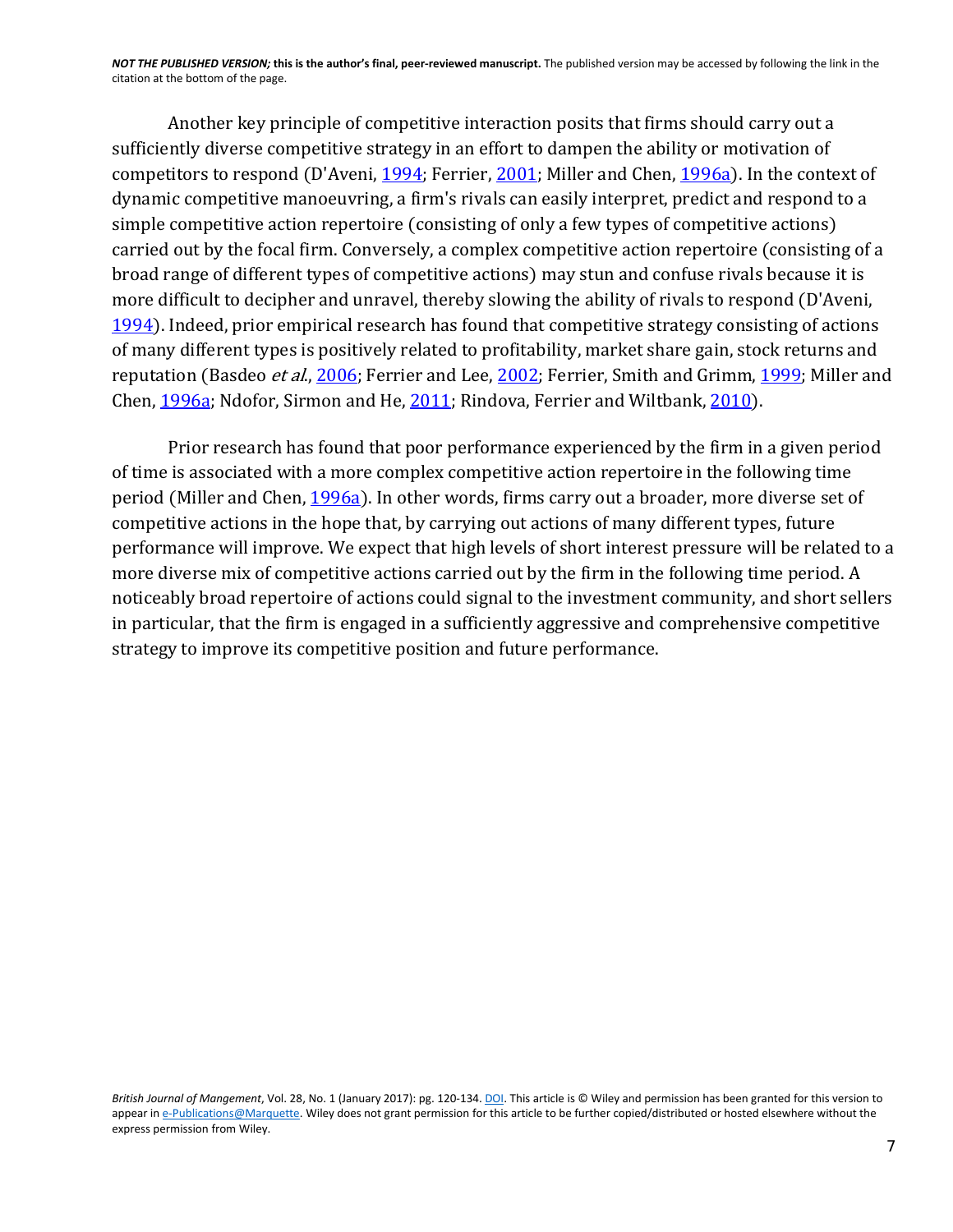#### H2:Short interest pressure will be positively related to action repertoire complexity.

#### Action repertoire non-conformity

Theory and empirical research in strategic management appear to have led to equivocal results and explanations about the relationship between strategic non-conformity and performance. On one hand, firms that carry out a competitive strategy different from that of rivals outperform firms that adhere to industry norms (D'Aveni, [1994;](http://onlinelibrary.wiley.com/doi/10.1111/1467-8551.12166/full#bjom12166-bib-0014) Desai, [2014;](http://onlinelibrary.wiley.com/doi/10.1111/1467-8551.12166/full#bjom12166-bib-0020) Gimeno and Woo, [1996;](http://onlinelibrary.wiley.com/doi/10.1111/1467-8551.12166/full#bjom12166-bib-0031) Ndofor, Sirmon and He, [2011;](http://onlinelibrary.wiley.com/doi/10.1111/1467-8551.12166/full#bjom12166-bib-0055) Norman, Artz and Martinez, [2007\)](http://onlinelibrary.wiley.com/doi/10.1111/1467-8551.12166/full#bjom12166-bib-0056), especially in industries characterized by a high degree of uncertainty (Geletkanycz and Hambrick, [1997\)](http://onlinelibrary.wiley.com/doi/10.1111/1467-8551.12166/full#bjom12166-bib-0030). This point of view is consistent with the Austrian perspective of strategy which argues that competitive advantage is derived from a unique alertness to new opportunities and doing things differently from what other firms are doing (Jacobsen, [1992;](http://onlinelibrary.wiley.com/doi/10.1111/1467-8551.12166/full#bjom12166-bib-0039) Jones, [2001;](http://onlinelibrary.wiley.com/doi/10.1111/1467-8551.12166/full#bjom12166-bib-0040) Kirzner, [1973\)](http://onlinelibrary.wiley.com/doi/10.1111/1467-8551.12166/full#bjom12166-bib-0045). On the other hand, prior research found that, owing to a degradation of competitive legitimacy in the eyes of key stakeholders, strategic non-conformity is negatively associated with performance (Chen and Hambrick, [1995;](http://onlinelibrary.wiley.com/doi/10.1111/1467-8551.12166/full#bjom12166-bib-0006) Miller and Chen, [1996b\)](http://onlinelibrary.wiley.com/doi/10.1111/1467-8551.12166/full#bjom12166-bib-0054). However, Deephouse [\(1999\)](http://onlinelibrary.wiley.com/doi/10.1111/1467-8551.12166/full#bjom12166-bib-0017) found that 'balanced' competitive behaviour (expressed as an inverted U-shaped relationship) that was neither too different nor too similar to that of rivals exhibited the optimal mix of both uniqueness and legitimacy.

This prior research notwithstanding, we argue that poor past performance and market signals of poor future performance are important yet underexplored antecedents to strategic (non)conformity. Indeed, poor performance often motivates firms to take corrective action and try something different; managers learn to sustain the competitive actions they attribute to good outcomes and cease actions they believe are ineffective (Lant and Mezias[, 1992;](http://onlinelibrary.wiley.com/doi/10.1111/1467-8551.12166/full#bjom12166-bib-0046) Levitt and March, [1988\)](http://onlinelibrary.wiley.com/doi/10.1111/1467-8551.12166/full#bjom12166-bib-0049). In particular, we argue that short interest pressure is a form of attainment discrepancy that serves as a signal that a significant portion of the investment community questions the legitimacy of the firm's ability to meet investors' future expected performance. So, whereas strategic conformity has been shown in prior research to be positively related to the firm's legitimacy in the eyes of some key stakeholders, short interest pressure is associated with poor future performance and weakened legitimacy in the eyes of other stakeholders (Deephouse, [1996;](http://onlinelibrary.wiley.com/doi/10.1111/1467-8551.12166/full#bjom12166-bib-0016) Humphreys and Brown, [2002\)](http://onlinelibrary.wiley.com/doi/10.1111/1467-8551.12166/full#bjom12166-bib-0037).

We argue that, through short interest pressure, managers are motivated to try something different in an effort to re-establish legitimacy. This logic is consistent with the core ideas from prospect theory, whereby poor performing firms are more likely to engage in risk-seeking, deviant competitive behaviours in an effort to catch up with rivals and improve poor performance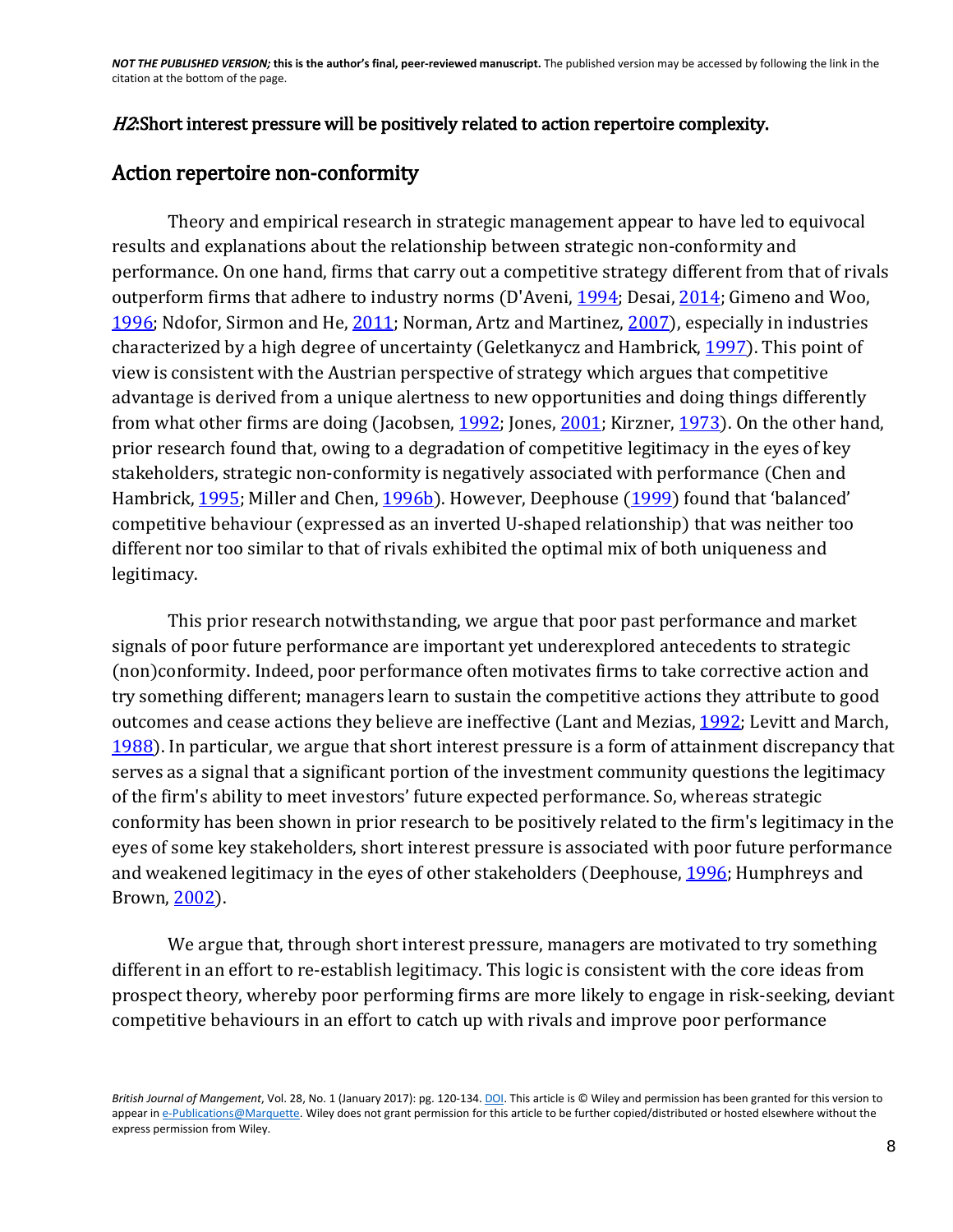(Fiegenbaum, [1990;](http://onlinelibrary.wiley.com/doi/10.1111/1467-8551.12166/full#bjom12166-bib-0028) Kahneman and Tversky, [1979\)](http://onlinelibrary.wiley.com/doi/10.1111/1467-8551.12166/full#bjom12166-bib-0041). Yet, if taken to an extreme, strategic nonconformity may exacerbate, rather than improve, future performance (Deephouse, [1999\)](http://onlinelibrary.wiley.com/doi/10.1111/1467-8551.12166/full#bjom12166-bib-0017).

Thus, we predict that, when confronted with short interest pressure, firms will carry out a set of competitive actions that is increasingly different from that of rivals. In so doing, managers will seek to signal to the short-selling community that they are willing to break out of the mould and try something new in order to jump-start competitiveness and improve future performance.







#### Data and methods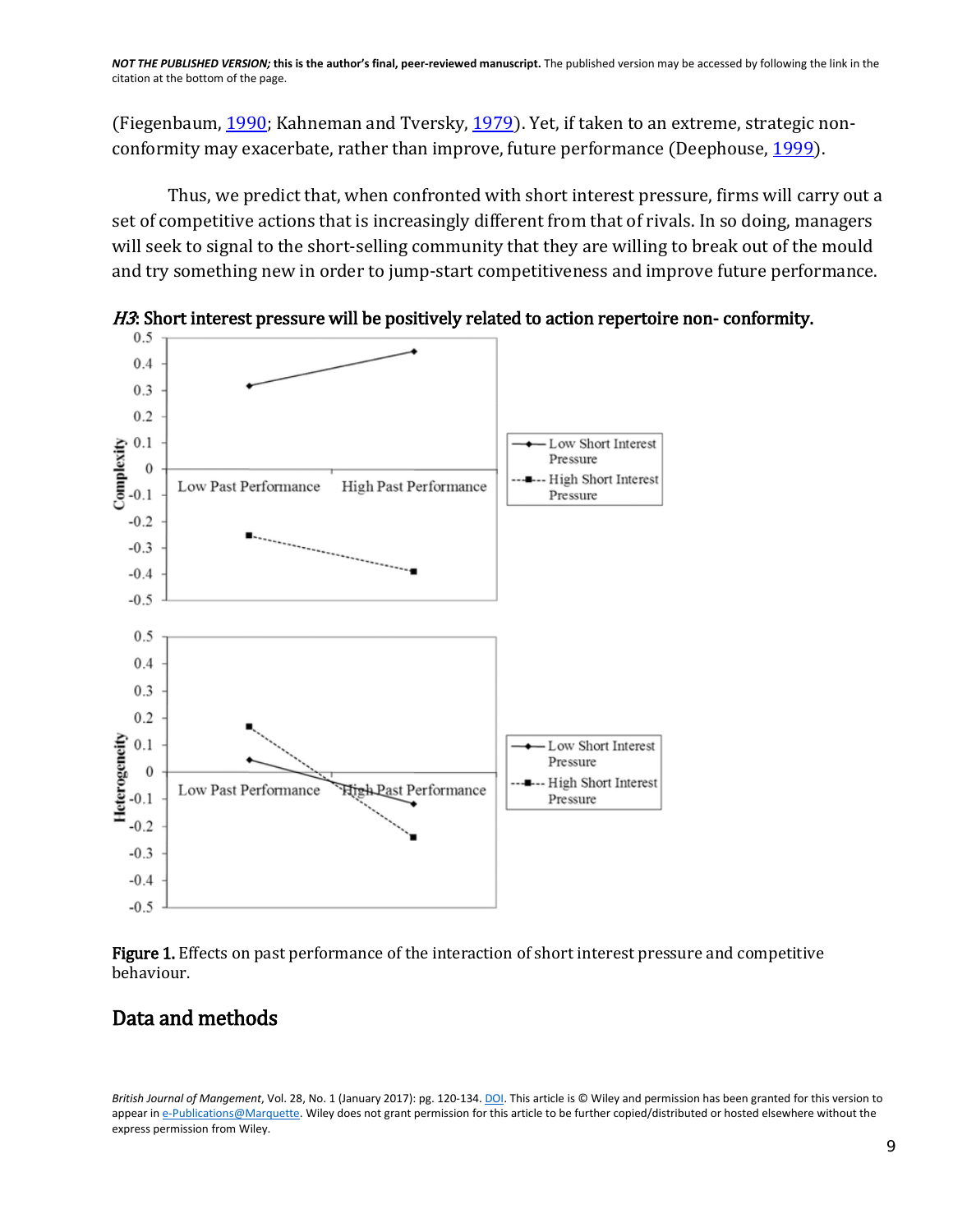We drew a sample of firms that list pharmaceutical preparations as their primary business (SIC code 2834). The pharmaceutical industry is ideal to study the relationship between firm actions and stock market reactions because it has clearly identifiable boundaries which ensure that the competitive moves carried out among industry participants are directed at improving a company's position in the industry relative to other industry players. Also, the stock market valuations of many firms in this industry rely heavily on future cash flows, which ensure that firms widely publicize competitive moves aimed to enhance the future value-generating ability of the firm. Here, investors are, in part, likely to use judgements about competitive strategy − especially actions associated with risky new drug projects − as the basis for future value creation. Firms in this industry also use a wide range of competitive actions associated with improving their competitive position in existing products relative to rivals.

Our sample includes all publicly traded firms in the COMPUSTAT database that designated SIC code 2834 (pharmaceutical preparation industry) as their primary business each year 2009−2014. This sampling process yielded a final research sample consisting of a pooled, 6-year monthly cross-sectional database for the 104 publicly traded firms that compete within the pharmaceutical industry. The *N* for our analysis was 7488, or 12 months  $\times$  6 years  $\times$  104 firms. The time frame for our study is particularly salient due to short sellers being blamed for the downfall of Lehman Brothers and Bear Stearns at the onset of the financial crisis in 2008 (Saporito[, 2008\)](http://onlinelibrary.wiley.com/doi/10.1111/1467-8551.12166/full#bjom12166-bib-0059). As a result, managers were keen to avoid high levels of short interest in the following years.

#### Dependent variables

Using structured content analysis of published news reports and press releases, scholars in competitive dynamics have developed a systematic procedure to retrieve and code news about a firm's competitive moves into different action categories (Grimm, Lee and Smith, [2006;](http://onlinelibrary.wiley.com/doi/10.1111/1467-8551.12166/full#bjom12166-bib-0034) Smith, Ferrier and Ndofor, [2001\)](http://onlinelibrary.wiley.com/doi/10.1111/1467-8551.12166/full#bjom12166-bib-0060). Consistent with this approach, we used Factiva as the news source and conducted a comprehensive search for all published news reports associated with each firm in our sample over the study time period. This yielded thousands of news reports that served as the basis for identifying potential competitive actions. We applied a set of keywords associated with six different types of competitive actions (pricing actions, marketing actions, new product actions, legal actions, capacity actions and signalling actions) examined in prior multi-industry studies to establish our initial set of competitive actions (Ferrier, [2001;](http://onlinelibrary.wiley.com/doi/10.1111/1467-8551.12166/full#bjom12166-bib-0024) Ferrier, Smith and Grimm, [1999\)](http://onlinelibrary.wiley.com/doi/10.1111/1467-8551.12166/full#bjom12166-bib-0026). Then, following the example of prior research, we recalibrated the set of action categories to reflect some elements of competitive behaviour unique to the pharmaceutical industry.<sup>1</sup> More specifically, we added the following five action types to the initial set of actions: clinical trial announcements, licensing agreements, product improvements, legal actions and reputation-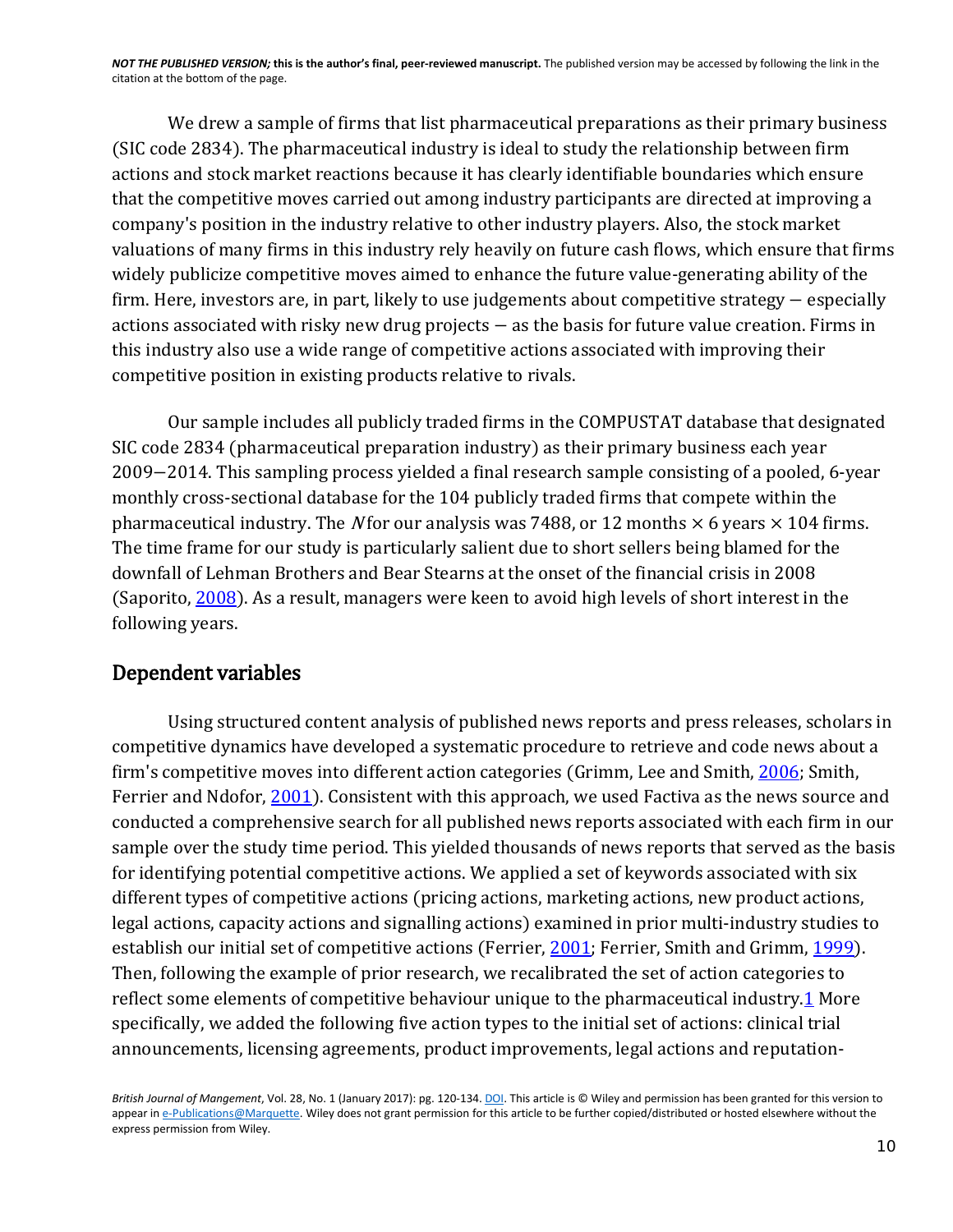enhancing actions. An example news headline associated with a clinical trials action, for example, is *Bristol-Myers, liposome begin phase II testing of ABLC drug.* An example news headline we categorized into a reputation-enhancing action is Eli Lilly to donate drugs to battle tuberculosis crisis in Russia. An example of a pricing action is Abbott Laboratories has lowered prices on about 50 of its injectable anesthetics and intravenous products.

This process yielded 5268 actions distributed across the following categories: capacity actions (26), clinical actions (475), product improvement actions (102), incentive actions (128), legal actions (419), licensing actions (821), marketing actions (804), signalling actions (426), pricing actions (95), new product actions (1183) and promotional actions (489). To check the reliability of our action category coding, academic experts in strategic management independently coded a representative sample ( $N = 300$ ) of news headlines into one of the 11 action type categories. Using Perreault and Leigh [\(1989\)](http://onlinelibrary.wiley.com/doi/10.1111/1467-8551.12166/full#bjom12166-bib-0057) index of reliability, this categorization approach yielded a reliability index of 0.89, which exceeds the convention of 0.70 (Denzin and Lincoln, [2000\)](http://onlinelibrary.wiley.com/doi/10.1111/1467-8551.12166/full#bjom12166-bib-0019).

In contrast to prior research that examined annual competitive action repertoires, our analysis centres on the characteristics of firm's competitive action repertoire month by month. Prior research that explored the relationship between characteristics of the firm's action repertoire and performance used only annual performance measures, like profitability, and market share. By contrast, our dependent variable – short interest – is reported monthly, and will probably vary in accordance with investors' reactions to short-term attributes of competitive behaviou[r.2](http://onlinelibrary.wiley.com/doi/10.1111/1467-8551.12166/full#bjom12166-note-0002)

#### Action repertoire intensity

The intensity of a firm's competitive action repertoire was calculated as the total number of competitive actions (irrespective of action type) carried out each month (Chen, Su and Tsai[, 2007;](http://onlinelibrary.wiley.com/doi/10.1111/1467-8551.12166/full#bjom12166-bib-0011) Ferrier, Smith and Grimm, [1999;](http://onlinelibrary.wiley.com/doi/10.1111/1467-8551.12166/full#bjom12166-bib-0026) Young, Smith and Grimm, [1996\)](http://onlinelibrary.wiley.com/doi/10.1111/1467-8551.12166/full#bjom12166-bib-0064).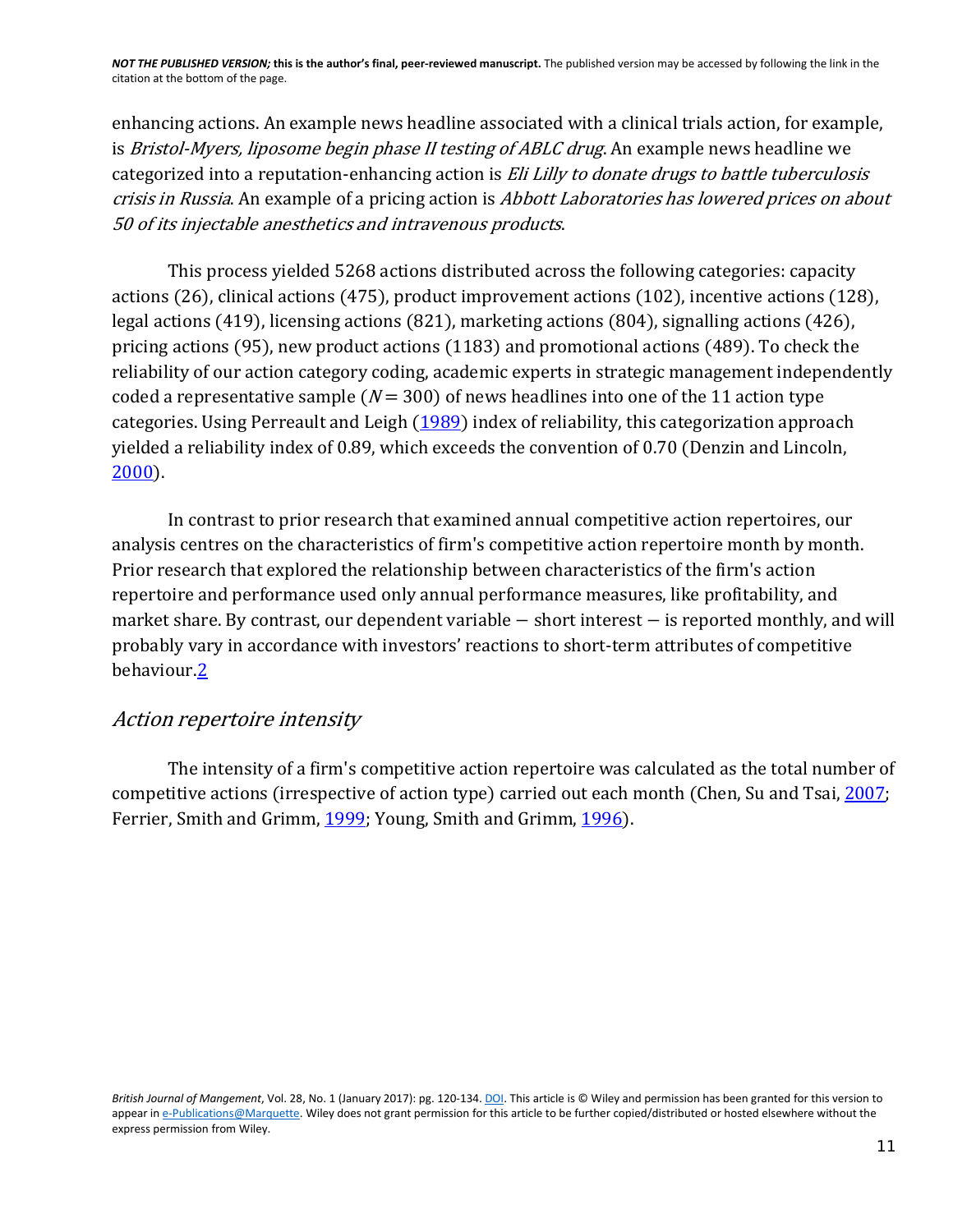#### Action repertoire complexity

To measure the extent to which a firm's competitive action repertoire consists of a broad range (as compared to a narrow range) of different action types, we used a Herfindahl-type index that accounts for the weighted diversity among all 11 action types (Ferrier, Smith and Grimm, [1999;](http://onlinelibrary.wiley.com/doi/10.1111/1467-8551.12166/full#bjom12166-bib-0026) Miller and Chen, [1996a\)](http://onlinelibrary.wiley.com/doi/10.1111/1467-8551.12166/full#bjom12166-bib-0053). The complexity measure was computed as follows:

action repertoire complexity = 
$$
1 - \sum_a (N_a / NT_L)^2
$$

where  $N_a/NT_L$  is the proportion of competitive actions in the  $a$ th action category carried out in a given month.

This index takes into account both the number of action categories and the degree of concentration of actions within each category. For example, a competitive action repertoire carried out in a given month that consisted mainly of marketing actions is considered a simple repertoire. By contrast, a firm's competitive repertoire that exhibits a relative representative balance among all action types is considered a complex repertoire. Simply put, firms with a low action complexity score favoured just a few action types. Conversely, a firm with a high complexity score carried a broad range of action types.

#### Action repertoire non-conformity

To capture the extent to which a firm's competitive action repertoire deviates from the industry norm, we used a measure consistent with prior research (Deephouse, [1996,](http://onlinelibrary.wiley.com/doi/10.1111/1467-8551.12166/full#bjom12166-bib-0016) [1999;](http://onlinelibrary.wiley.com/doi/10.1111/1467-8551.12166/full#bjom12166-bib-0017) Finkelstein and Hambrick, [1990;](http://onlinelibrary.wiley.com/doi/10.1111/1467-8551.12166/full#bjom12166-bib-0200) Geletkanycz and Hambrick[, 1997\)](http://onlinelibrary.wiley.com/doi/10.1111/1467-8551.12166/full#bjom12166-bib-0030). We first calculated the frequency of each type of action (i.e. pricing, marketing, product and so on) carried out by each firm in the industry in a given month. We then calculated the Euclidean distance between the focal firm's competitive action repertoires in a given month relative to the industry average.

action representative non-conformity = 
$$
\sum_{a} \left( \frac{I_a}{I_T} - \frac{F_a}{F_T} \right)^2
$$

where  $I_a$  is the industry average of the frequency of competitive actions in the ath category,  $I_f$  is the industry total competitive actions,  $F_a$  is the frequency of the firm's competitive actions in the ath category and  $F<sub>T</sub>$  is the firm's total competitive actions.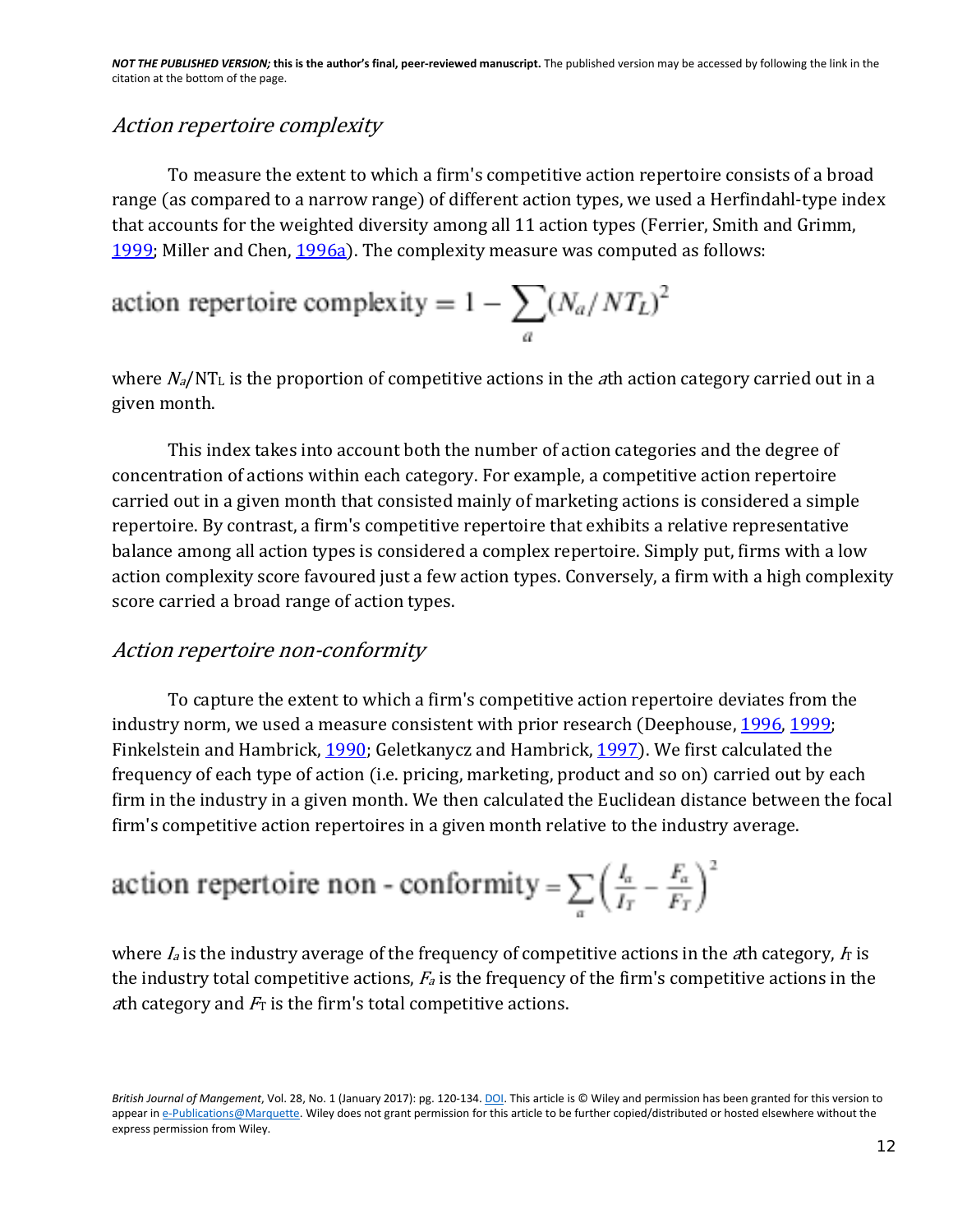High scores indicate that a firm carries out very different competitive action repertoires from its rivals (non-conformity), whereas low scores indicate that the firms carry out a mix of competitive actions very similar to other firms in the industry (conformity).

#### Independent variables

#### Short interest pressure

Short interest pressure is measured by the proportion of the number of shares sold short to the total shares outstanding. Short interest is reported on NASDAQ.com. For calculation simplicity, each month the shorted interest portfolios were created on the last day of the month based on the current short interest information as reported on the NASDAQ website. We used the lagged values  $(t-1)$  of short interest pressure in our analysis.

#### Control variables

We included a range of relevant control variables in our analysis in an attempt to account for, at least in part, the possibility that both short interest pressure and the properties of the firm's competitive action repertoire are influenced by one or more omitted factors. Our choice of control variables was informed by both prior research in competitive dynamics research that explored a variety of antecedents of competitive behaviour and studies of earnings pressure that has recently generated significant interest in the strategic management literature (Zhang, [2005;](http://onlinelibrary.wiley.com/doi/10.1111/1467-8551.12166/full#bjom12166-bib-0066) Zhang and Gimeno[, 2010\)](http://onlinelibrary.wiley.com/doi/10.1111/1467-8551.12166/full#bjom12166-bib-0067).

Given our emphasis on short interest pressure as a signal of (lagged) poor future performance, it is essential to distinguish it from poor past performance. Equally important, past performance was used as control variable in nearly all studies in competitive dynamics that explored the antecedents of the attributes of the firm's competitive action repertoire.<sup>3</sup> Owing to its composite and comprehensive nature, we used Altman's <sup>Z</sup> score to measure past performance. It is a weighted index of accounting and market-based indicators of performance and liquidity (e.g. earnings before interest and tax/total assets, working capital/total assets, market value of equity to book value of liabilities) (Altman[, 1968\)](http://onlinelibrary.wiley.com/doi/10.1111/1467-8551.12166/full#bjom12166-bib-0002). Although it is commonly used as a predictor of financial distress and bankruptcy, it is also an important measure of strategic performance and financial capability (Chakravarthy, [1986;](http://onlinelibrary.wiley.com/doi/10.1111/1467-8551.12166/full#bjom12166-bib-0005) Ferrier et al., [2002\)](http://onlinelibrary.wiley.com/doi/10.1111/1467-8551.12166/full#bjom12166-bib-0027). Low Z scores signify financial distress and risk of bankruptcy (poor performance), while high <sup>Z</sup> scores denote financial strength (good performance). We used the lagged values  $(t - 1)$  of Altman's Z score in our analysis.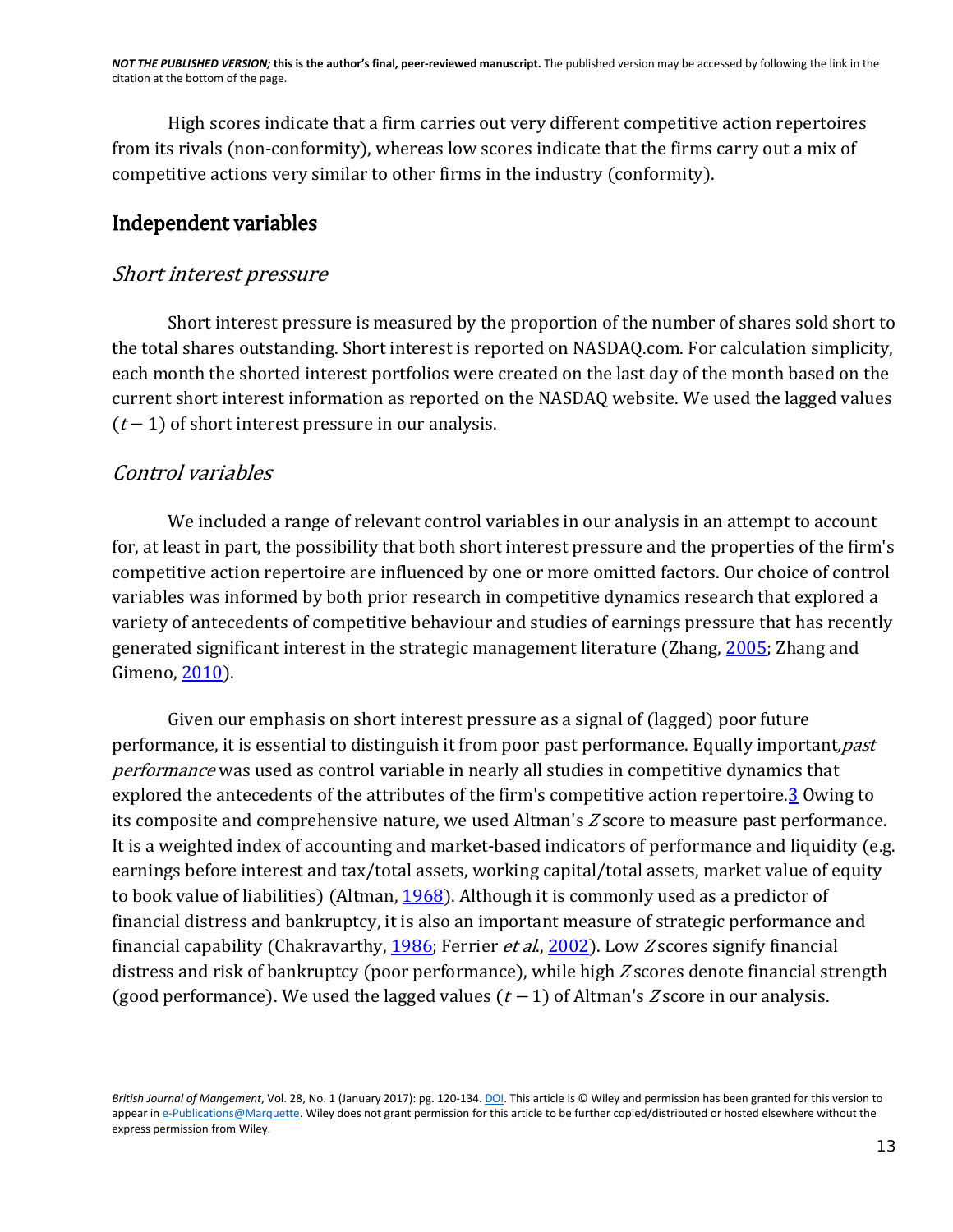Other control variables commonly used in competitive dynamics research focused on predicting competitive behaviour include firm size and firm age (Andrevski, Brass and Ferrier, [2013;](http://onlinelibrary.wiley.com/doi/10.1111/1467-8551.12166/full#bjom12166-bib-0068) Gnyawali, He and Madhavan, [2006;](http://onlinelibrary.wiley.com/doi/10.1111/1467-8551.12166/full#bjom12166-bib-0032) Miller and Chen, [1994,](http://onlinelibrary.wiley.com/doi/10.1111/1467-8551.12166/full#bjom12166-bib-0052) [1996a;](http://onlinelibrary.wiley.com/doi/10.1111/1467-8551.12166/full#bjom12166-bib-0053) Young, Smith and Grimm, [1996\)](http://onlinelibrary.wiley.com/doi/10.1111/1467-8551.12166/full#bjom12166-bib-0064). We used the log of the firm's total assets to measure firm size, and the number of years elapsed since firm founding as our measure of firm age.

Zhang and Gimeno's [\(2010\)](http://onlinelibrary.wiley.com/doi/10.1111/1467-8551.12166/full#bjom12166-bib-0067) study of earnings pressure and strategy suggested that financial constraints could impact the ability to carry out competitive actions. Thus, we controlled for the firm's budgetary allocations across key functional domains. These were measured as R&D intensity, capital intensity and advertising intensity. In particular, R&D intensity was measured as the firm's R&D spending to total sales, capital intensity as the firm's net fixed assets to total book assets, and advertising intensity as the firm's advertising spending to total sales.

Diamond and Verrecchia [\(1987\)](http://onlinelibrary.wiley.com/doi/10.1111/1467-8551.12166/full#bjom12166-bib-0022) argued that introducing option contracts on a stock could impact the level of short selling because option strategies allow traders to mimic short-selling strategies. To control for options arbitrage, we constructed a dummy variable to indicate whether the stock has traded options.

Because of the volatility of the market and the probability that market indices impact short selling, we included year dummies in our analysis.

#### Analysis

The sample means, standard deviations and correlations for all variables are reported in Table [1.](http://onlinelibrary.wiley.com/doi/10.1111/1467-8551.12166/full#bjom12166-tbl-0001) Over time and across firms, our data reveal significant between- and within-firm variation in short interest pressure and the three attributes of the competitive action repertoires. To account for this, as well as any unobserved factors that influence our variables of interest, we ran a fixed-effects regression analysis that accounts for both firm and month fixed effects. Although our arguments and hypotheses do not imply direct causality, we nonetheless include the lagged values of short interest pressure (along with past performance) in our analyses to account for the possibility of reverse causality and endogeneity.

Table 1. Descriptive statistics and correlations

|         | <b>Standard</b>                  |  |  |  |  |    |      |
|---------|----------------------------------|--|--|--|--|----|------|
| Control | Mean deviation 1 2 3 4 5 6 7 8 9 |  |  |  |  | 10 | - 11 |
|         | 1. $p < 0.05$ ; ** $p < 0.01$ .  |  |  |  |  |    |      |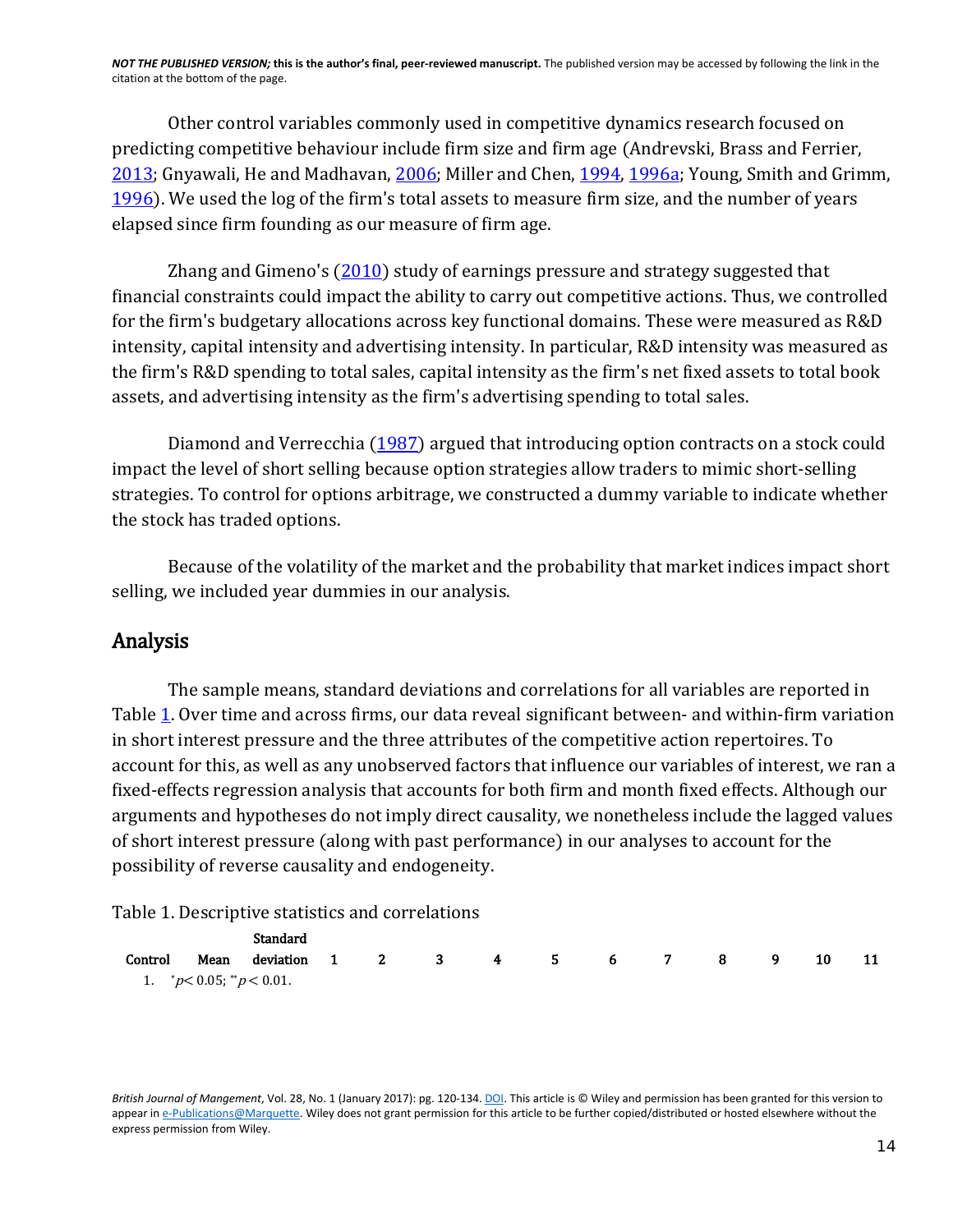|                                                          |       | <b>Standard</b> |                  |                                                        |                         |                                           |       |                                                                   |                |                                |          |                                                       |    |
|----------------------------------------------------------|-------|-----------------|------------------|--------------------------------------------------------|-------------------------|-------------------------------------------|-------|-------------------------------------------------------------------|----------------|--------------------------------|----------|-------------------------------------------------------|----|
| Control                                                  | Mean  | deviation       | $\mathbf{1}$     | $\mathbf{2}$                                           | $\overline{\mathbf{3}}$ | 4                                         | 5     | 6                                                                 | $\overline{7}$ | 8                              | 9        | 10                                                    | 11 |
| 1.<br>Optioned<br>stock                                  | 0.45  | 0.50            |                  |                                                        |                         |                                           |       |                                                                   |                |                                |          |                                                       |    |
| 2. Firm<br>size                                          | 2.96  | 1.20            | 0.27<br>$6^{**}$ |                                                        |                         |                                           |       |                                                                   |                |                                |          |                                                       |    |
| 3. Firm<br>age                                           | 32.56 | 15.72           | $9^{**}$         | $0.19$ $0.396**$                                       |                         |                                           |       |                                                                   |                |                                |          |                                                       |    |
| 4. Past<br>performan<br>ce                               | 5.96  | 27.92           | $6^{**}$         | $0.12$ $0.172**$                                       | $-0.044*$               |                                           |       |                                                                   |                |                                |          |                                                       |    |
| 5.<br>Organizati<br>onal slack                           | 0.23  | 0.19            | 3                | $0.01$ $0.040*$                                        | $-0.019$ $-0.014$       |                                           |       |                                                                   |                |                                |          |                                                       |    |
| 6. Capital<br>intensity                                  | 0.17  | 0.13            | $70^{**}$        | $-0.0$ $0.036^{**}$ $0.348^{**}$ $-0.127^{*}$ $-0.005$ |                         |                                           |       |                                                                   |                |                                |          |                                                       |    |
| 7. R&D<br>intensity                                      | 2.72  | 17.89           | $39^{**}$        | $-0.0 - 0.018$                                         | $\ast$                  | $-0.095^*$ $-0.027^*$ $-0.230^*$ $-0.022$ |       |                                                                   |                |                                |          |                                                       |    |
| 8.<br>Advertisin<br>g intensity                          | 0.09  | 0.09            | 4                | $0.02$ -0.199 $*$ -0.067 $*$ -0.125 $*$ 0.032 $*$      |                         |                                           |       | $-0.093^*$ $-0.031$                                               |                |                                |          |                                                       |    |
| Independent                                              |       |                 |                  |                                                        |                         |                                           |       |                                                                   |                |                                |          |                                                       |    |
| 9. Short<br>interest<br>pressure                         | 0.09  | 0.01            | 08               | $-0.0$ 0.057** 0.026                                   |                         | *                                         |       | $-0.049^*$ $-0.010$ $-0.024$ $0.083^*$ $-0.054^*$                 |                |                                |          |                                                       |    |
| Dependent                                                |       |                 |                  |                                                        |                         |                                           |       |                                                                   |                |                                |          |                                                       |    |
| 10. Action 0.10<br>repertoire<br>intensity               |       | 0.86            | $30^{**}$        | $-0.1$ 0.028*                                          | $-0.002$                |                                           |       | $-0.094*$ $-0.004$ $-0.074*$ $-0.014$ $0.076**$<br>$\overline{a}$ |                |                                | $0.040*$ |                                                       |    |
| 11. Action 0.06<br>repertoire<br>complexit<br>V          |       | 0.22            | $4^{**}$         | $0.10$ $0.166*$ $0.085*$ $0.014$                       |                         |                                           | 0.013 | $0.047*$                                                          | 0.003          | $-0.060$ * $0.031$ * $0.024$ * |          |                                                       |    |
| 12. Action 00.07<br>repertoire<br>non-<br>conformit<br>y |       | 00.78           | $23_{-}^{*}$     | $-0.0$ 0.014                                           | 0.005                   | $-0.049*$ 0.008<br>$\ast$                 |       | $-0.019$ $-0.007$ 0.010                                           |                |                                |          | $0.030_{-}^{*}$ 0.118 <sup>*</sup> 0.046 <sup>*</sup> |    |

### Results

Hypothesis 1 predicted that higher levels of short interest pressure will be positively related to action repertoire intensity. As reported in Table  $\frac{2}{2}$ , this hypothesis is supported ( $b =$ 0.001;  $p < 0.01$ ). This suggests that when faced with short interest pressure the firm carries out a high number of competitive actions in the ensuing time period.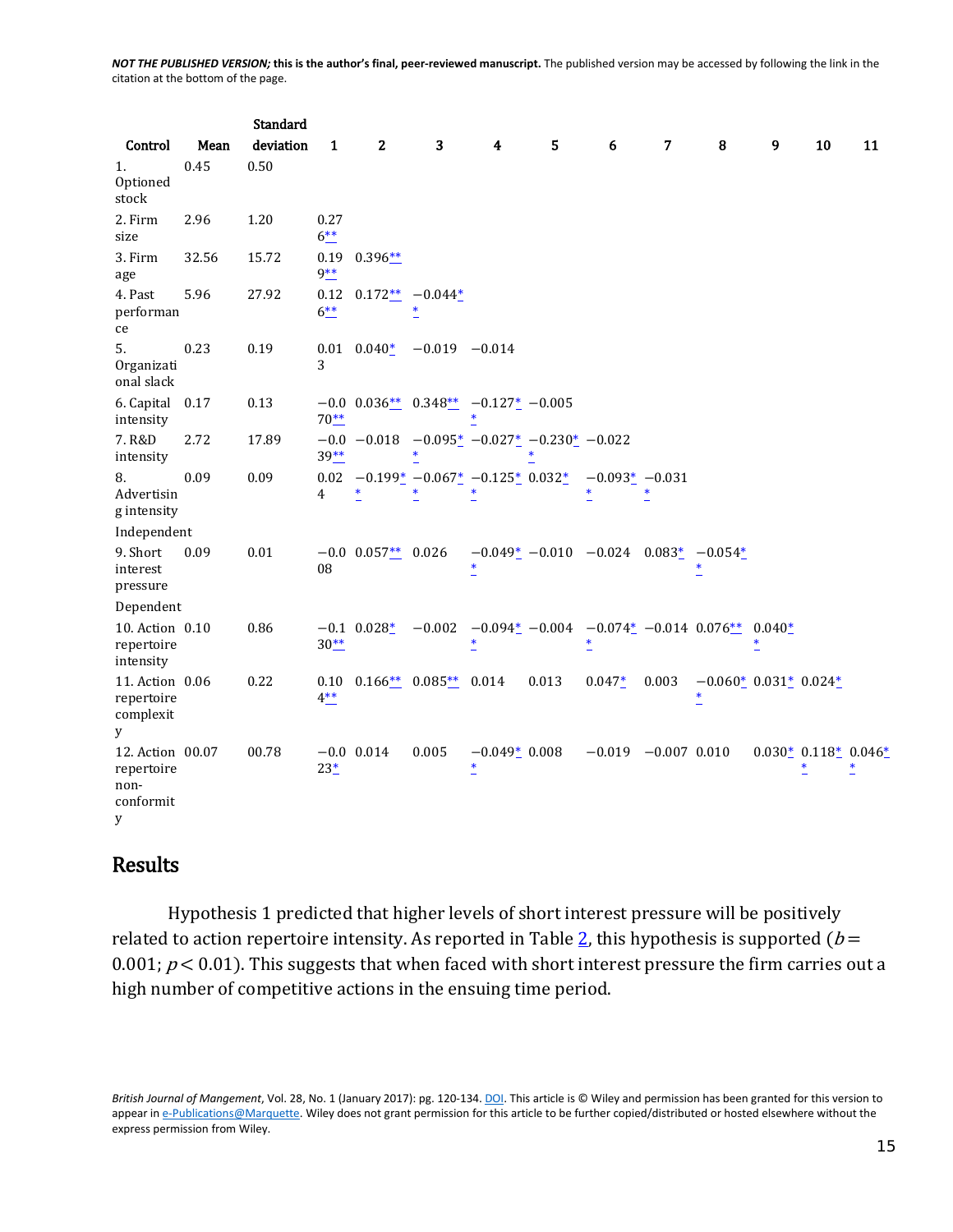Table 2. Fixed-effects regression of short interest pressure on action repertoire attributes 2009−2014

#### Action repertoire intensity Action repertoire complexity Action repertoire non-conformity

- 1.  ${}^*p < 0.05; {}^{**}p < 0.01; {}^{***}p < 0.001.$
- 2. †Results for year dummies omitted.

| Optioned stock                    | 0.001           | $-0.001$   | $-0.001$        |
|-----------------------------------|-----------------|------------|-----------------|
| Firm size                         | $0.010***$      | $-0.001*$  | $0.003_{-}^{*}$ |
| Firm age                          | $-0.001*$       | $-0.001$   | $-0.023$        |
| Past performance                  | 0.001           | $0.001*$   | $-0.016**$      |
| Organizational slack              | 0.008           | 0.001      | 0.004           |
| Capital intensity                 | $0.040_{-}^{*}$ | $-0.004**$ | $0.004**$       |
| R&D intensity                     | $0.007*$        | $0.001*$   | 0.001           |
| Advertising intensity             | 0.006           | $-0.003$   | $-0.003$        |
| Short interest pressure $0.001**$ |                 | 0.036      | $0.010**$       |
| -2 log likelihood                 | 799.4           | 3657.7     | 3121.4          |
| Model significance                | p < 0.001       | p < 0.001  | p < 0.001       |
|                                   |                 |            |                 |

Hypothesis 2 predicted that short interest pressure will be positively related to the complexity of a firm's action repertoire. This hypothesis is not supported. Apparently, short interest pressure has little effect on the firm's choice to carry out a broad range (or narrow set) of competitive actions.

Hypothesis 3 is also supported ( $b = 0.010$ ;  $p < 0.01$ ). Here, we predicted that higher levels of short interest are positively related to action repertoire non-conformity. This suggests that, when faced with a signal of future poor performance, firms are likely to carry out a competitive action repertoire that is dissimilar from that of rivals.

#### Discussion and conclusions

Our study's simple aim was to introduce short interest pressure as a particular form of capital market pressure and explore how it predicts competitive behaviour in ensuing time periods. Holding past performance constant, we found that higher levels of short interest pressure were associated with both a higher number of competitive actions being carried out by the focal firm and a competitive action repertoire that deviated from the industry norm. We reason that short interest pressure serves as a signal that foreshadows poor future stock returns, thereby motivating managers to take corrective action. Short interest pressure is similar in effect to other forms of competitive pressure that ultimately give rise to increased competitive aggressiveness. Indeed, prior research has found that other forms of 'pressure' experienced by managers that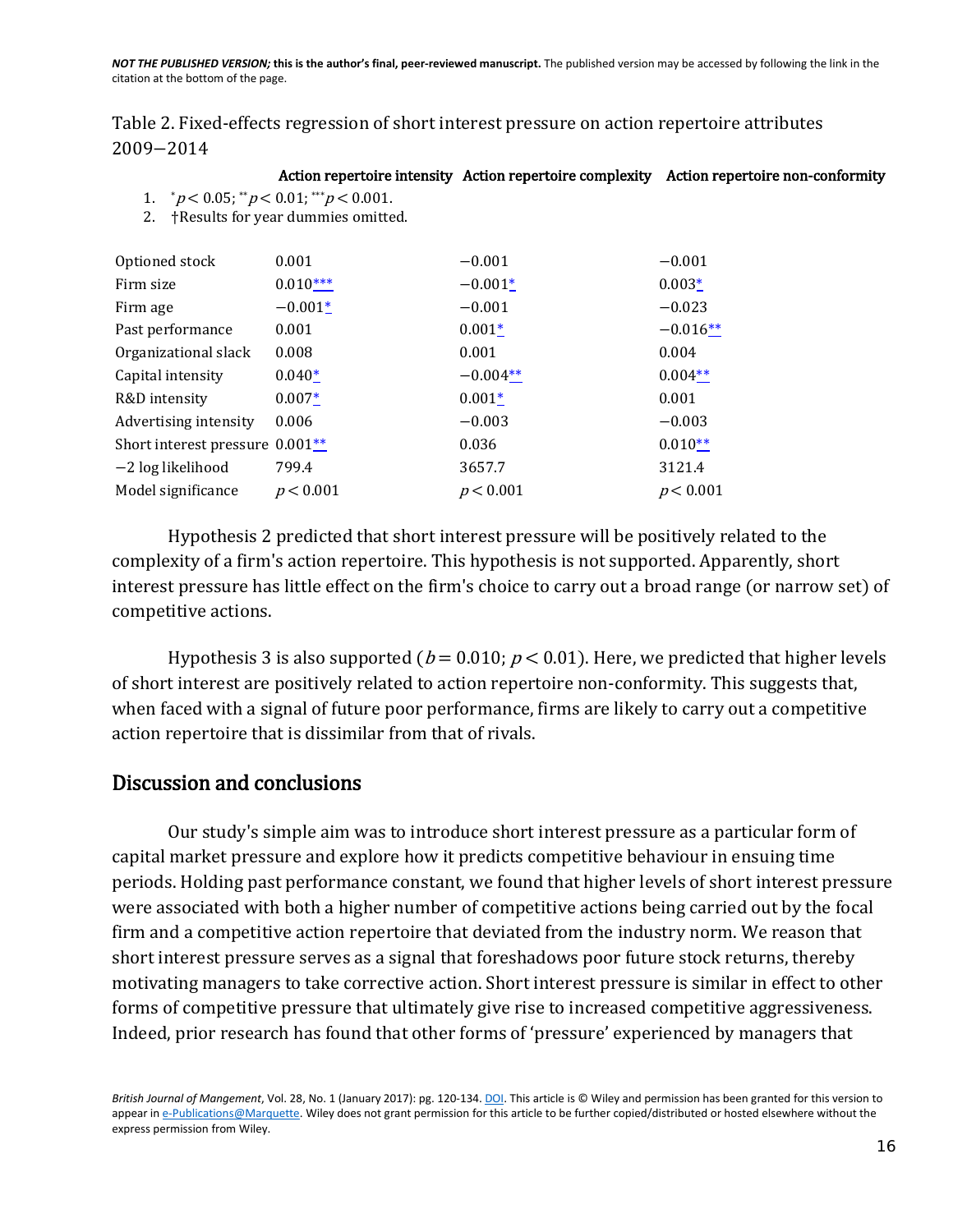stem from topics such as identity domain commonality (Livengood and Reger, [2010\)](http://onlinelibrary.wiley.com/doi/10.1111/1467-8551.12166/full#bjom12166-bib-0050), highly salient rivalries (Kilduff, Elfenbein and Staw[, 2010\)](http://onlinelibrary.wiley.com/doi/10.1111/1467-8551.12166/full#bjom12166-bib-0044), perceived competitive tension (Chen, Su and Tsai, [2007\)](http://onlinelibrary.wiley.com/doi/10.1111/1467-8551.12166/full#bjom12166-bib-0011) and performance distress (Ferrier et al.[, 2002\)](http://onlinelibrary.wiley.com/doi/10.1111/1467-8551.12166/full#bjom12166-bib-0027) are associated with observed competitive behaviour. However, the source of the signal is unique to a particular portion of the investment community, namely investors that sell the focal firm's stock short. Thus, our findings enhance our understanding of what motivates competitive action.

Whereas Zhang and Gimeno's [\(2010\)](http://onlinelibrary.wiley.com/doi/10.1111/1467-8551.12166/full#bjom12166-bib-0067) study examined how capital market pressure influenced only one type of competitive action − the restriction of output − we found that it influences two core attributes of the firm's entire repertoire of competitive actions of different types. This further enriches and broadens our understanding about the role of capital market signals on managerial choice associated with a more comprehensive range of potential competitive actions carried out in response to capital market pressure. Future research could fruitfully explore how various forms of capital market pressure influence other conceptualizations of competitive action, like action−reaction response time (Chen and MacMillan, [1992;](http://onlinelibrary.wiley.com/doi/10.1111/1467-8551.12166/full#bjom12166-bib-0007) Hambrick, Cho and Chen, [1996](http://onlinelibrary.wiley.com/doi/10.1111/1467-8551.12166/full#bjom12166-bib-0035)), action−response order (Lee et al., [2000\)](http://onlinelibrary.wiley.com/doi/10.1111/1467-8551.12166/full#bjom12166-bib-0047) or the unfolding of the firm's sequence of competitive actions carried out over time (Ferrier[, 2001;](http://onlinelibrary.wiley.com/doi/10.1111/1467-8551.12166/full#bjom12166-bib-0024) Rindova, Ferrier and Wiltbank, [2010\)](http://onlinelibrary.wiley.com/doi/10.1111/1467-8551.12166/full#bjom12166-bib-0058).

We also introduce short interest pressure to the strategic management lexicon of salient constructs and their corresponding measures that are associated with firm performance. Like earnings pressure or performance distress, short interest pressure serves as an interpretable financial signal that we believe to be salient to managers and stimulates managerial response. Using a qualitative approach or a laboratory design, future research could explore how managers differentially notice and respond to various forms of capital market pressures. This would help establish the distinctive validity of short interest pressure as a useful variable in future research. Further, whereas we measured short interest pressure using stock market data, future research could adopt the approach used by Chen, Su and Tsai [\(2007\)](http://onlinelibrary.wiley.com/doi/10.1111/1467-8551.12166/full#bjom12166-bib-0011) to capture the subjective managerial interpretations and feelings of pressure associated with various levels of short interest and other cognitively linked forms of pressure or tension.

We tested the relationship between short interest pressure and competitive action in the pharmaceutical industry that, in terms of participating firms' competitive strategies, may overemphasize competitive actions related to the development and launch of new products. Although rival pharmaceutical companies carry out other types of competitive actions designed to steal market share from rivals, like new advertising campaigns, price discounts and new tactics used by sales representatives, future research could explore how capital market pressure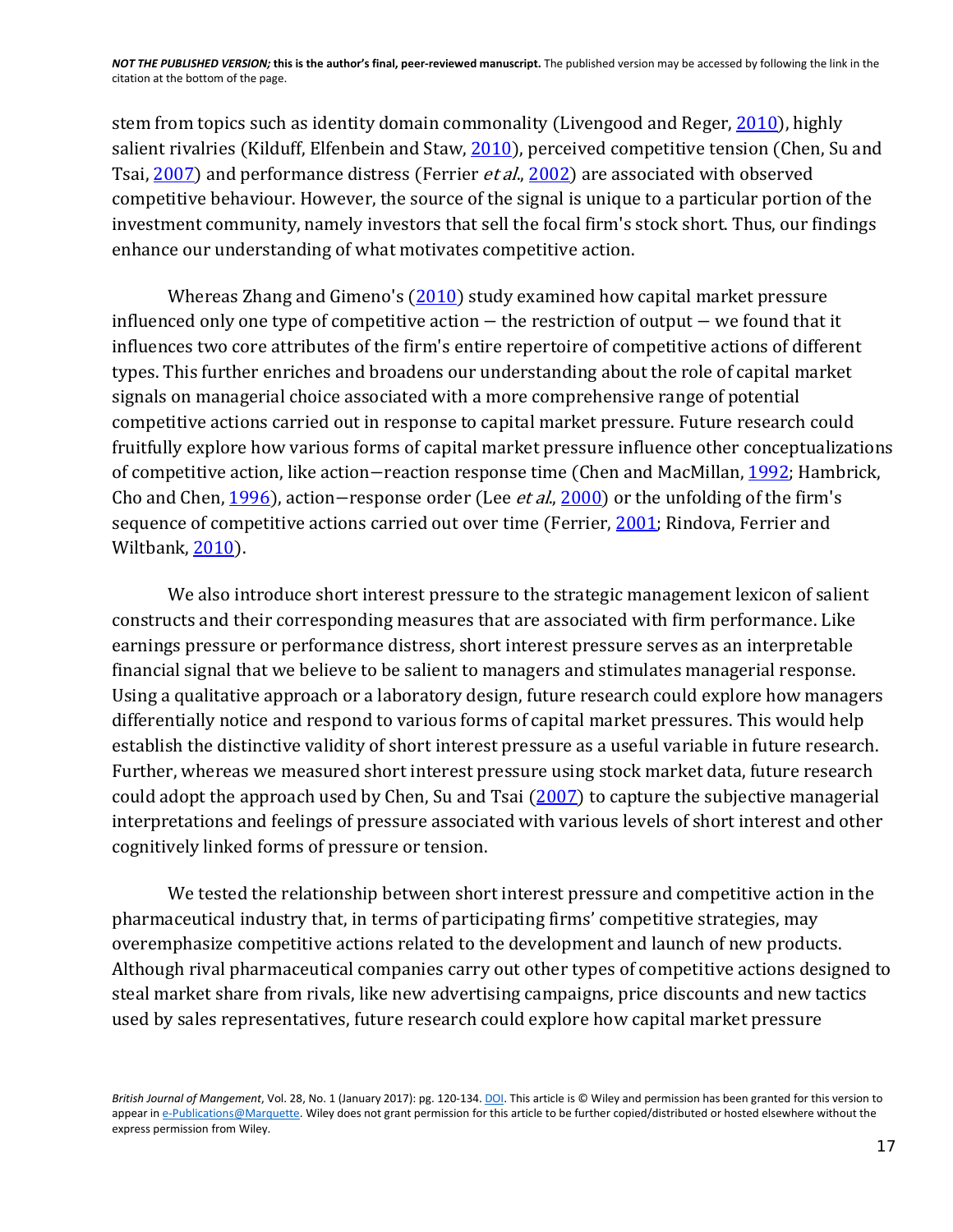influences competitive behaviour in hypercompetitive industries, nascent markets and those that are less technology driven.

Our study may also yield new insights for managers. As we noted above, a high level short interest in a firm's outstanding shares exerts downward pressure on its future stock price. To the extent that they strive to avoid short interest, managers would do well to credibly signal to wouldbe short investors, and the broader investment community, that the firm's competitive strategy is sufficiently aggressive, novel and surprising, complex, and tuned to meet the competitive challenges posed by rivals (D'Aveni[, 1994\)](http://onlinelibrary.wiley.com/doi/10.1111/1467-8551.12166/full#bjom12166-bib-0014).

#### Post hoc and exploratory analysis

In an effort to tease out a more nuanced relationship between short interest pressure and competitive action, we engaged in a series of *post hoc* and exploratory analyses. Our results suggest a strong relationship between short interest pressure and two attributes of the firm's competitive action repertoire (intensity and non-conformity) in the recent 2009−2014 period of time. During this time frame, the NASDAQ index grew sharply from under 1400 to over 4000. So, our results are representative of the relationship between short interest pressure and competitive behaviour in a strong upward market environment. To explore whether our findings were robust with respect to other market environments, we ran our direct-effects model on data drawn from the 1998−2004 time period. Here, the NASDAQ grew from about 1600 in early 1998, peaked at about 4700 in year 2000, then declined to a period low of about 1300 in year 2002 before rebounding to about 2000 at the period's end. As reported in Table  $\frac{3}{2}$ , we found that the relationship between lagged short interest pressure and competitive action repertoire nonconformity was significant ( $b = 0.012$ ;  $p < 0.05$ ). However, while action repertoire intensity fell out of statistical significance in the earlier time period, we found a new significant relationship between short interest pressure and action repertoire complexity ( $b = 0.34$ ;  $p < 0.01$ ). Together with our core findings, these *post hoc* results generally suggest that short interest pressure influences competitive behaviour across all market conditions. However, in an oscillating market environment the level of short interest tends to be related to competitive action breadth and differences as opposed to the sheer number of actions carried out, thereby suggesting a qualityover-quantity sort of relationship.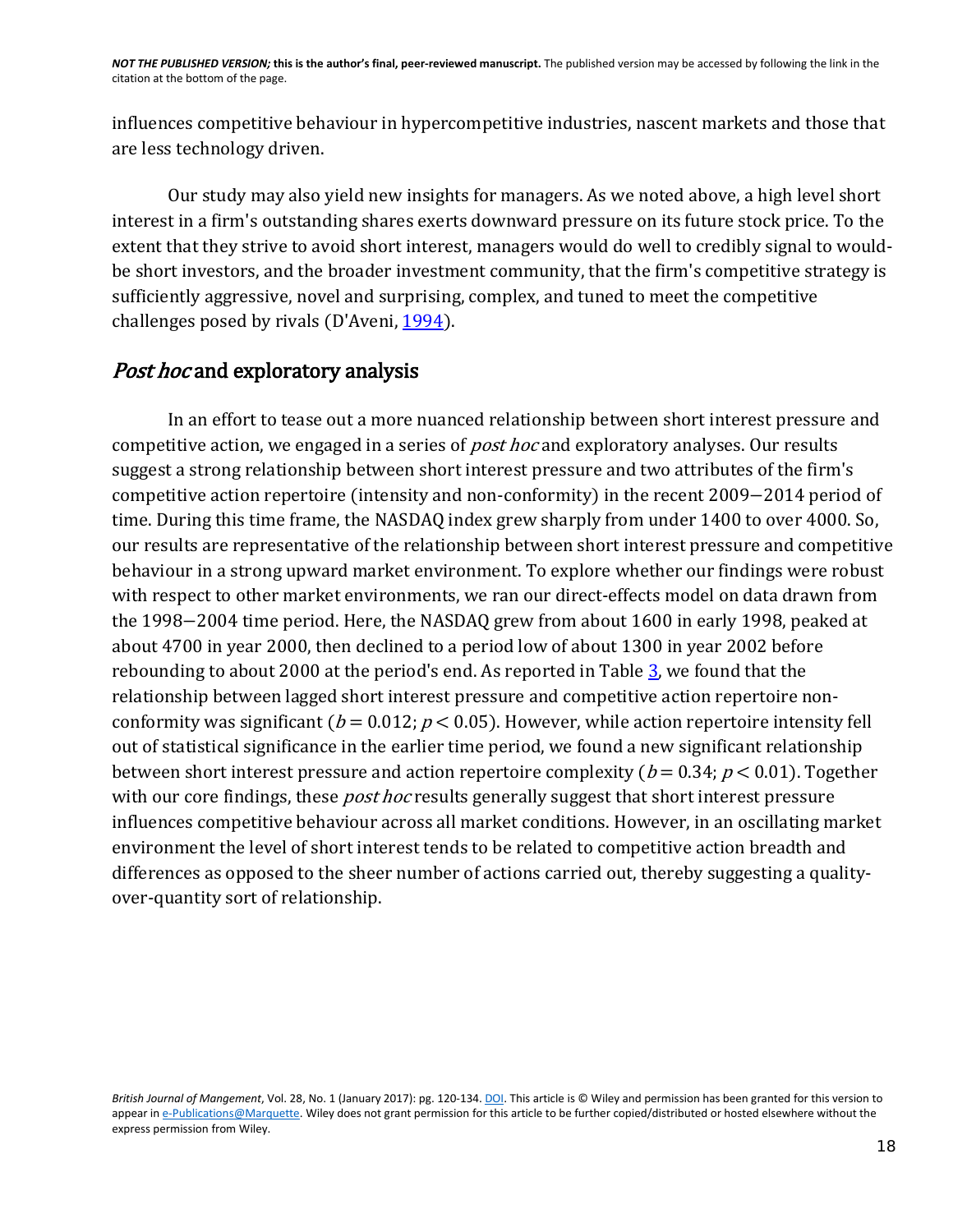Table 3. Fixed-effects regression of short interest pressure on action repertoire attributes 1998−2004

#### Action repertoire intensity Action repertoire complexity Action repertoire non-conformity

- 1.  ${}^*p < 0.05; {}^{**}p < 0.01; {}^{***}p < 0.001.$
- 2. †Results for year dummies omitted.

| 0.001                            | $-0.012*$  | $-0.006$        |
|----------------------------------|------------|-----------------|
| 0.010                            | $-0.001$   | $0.003_{-}^{*}$ |
| $-0.002$                         | $-0.001$   | $-0.053*$       |
| $-0.001$                         | 0.001      | $-0.029**$      |
| 0.006                            | 0.001      | 0.002           |
| $0.020_{-}^{*}$                  | $-0.003^*$ | $0.003_{-}^{*}$ |
| $0.002*$                         | $0.001*$   | 0.001           |
| 0.006                            | $-0.001$   | $-0.002$        |
| Short interest pressure $-0.001$ | $0.034**$  | $0.012^*$       |
| 723.3                            | 3712.7     | 2915.8          |
| p < 0.001                        | p < 0.001  | p < 0.001       |
|                                  |            |                 |

Acknowledging the non-linear relationships between, for example, action complexity and performance (Ferrier, [2001\)](http://onlinelibrary.wiley.com/doi/10.1111/1467-8551.12166/full#bjom12166-bib-0024) and action non-conformity and performance (Deephouse, [1999\)](http://onlinelibrary.wiley.com/doi/10.1111/1467-8551.12166/full#bjom12166-bib-0017), we also tested for the possibility of a non-linear relationship between short interest pressure and each of the three competitive action repertoire attributes included in our study. In each model, the regression coefficient corresponding to the squared term for short interest pressure was not significant. This supports the idea that the general relationship between short interest pressure and competitive action is linear.

We also explored whether the relationship between short interest pressure and competitive action was attenuated by varying levels of past performance. To accomplish this, we included an interaction term (short interest pressure  $\times$  past performance) using centred variables in an alternative set of regression models predicting action repertoire intensity, complexity and non-conformity.

Although the coefficient for this interaction term reported in Table  $\frac{4}{3}$  was not significant in the action repertoire intensity model, we did find support for the possibility that, for firms that had experienced high levels of past performance, the effect of short interest pressure on action repertoire complexity and non-conformity was reduced relative to those with low levels of past performance. For poor performing firms, the effect of short interest pressure appears to have amplified observed levels of action repertoire complexity and non-conformity. In other words, high performing firms appear to discount capital market signals of poor future performance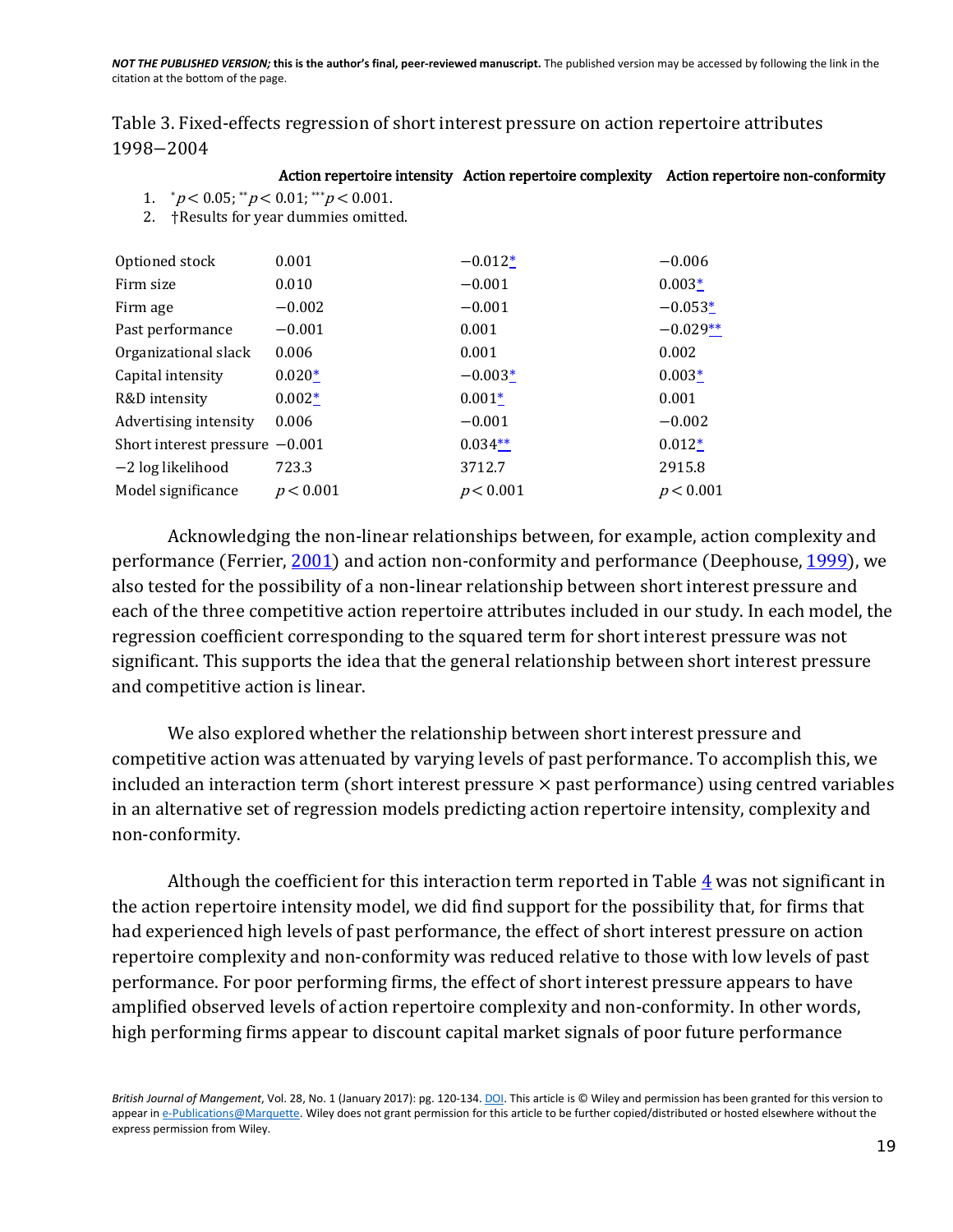relative to those with poorer performance, who carry out competitive action repertoires in subsequent time periods that are more complex and differ more from the industry norm than their higher performing brethren. Yet, as noted above, extreme levels of short interest pressure in concert with poor past performance could motivate higher levels of action repertoire nonconformity which are likely to give rise to a deterioration of future firm performance (Deephouse, [1999\)](http://onlinelibrary.wiley.com/doi/10.1111/1467-8551.12166/full#bjom12166-bib-0017).

Table 4. Fixed-effects regression of short interest pressure  $\times$  performance on action repertoire attributes

#### Action repertoire intensity Action repertoire complexity Action repertoire non-conformity

- 1. SIP, short interest pressure.
- 2.  ${}^*p < 0.05$ ;  ${}^*p < 0.01$ ;  ${}^{**}p < 0.001$ .
- 3. †Results for year dummies omitted.

| Optioned stock                      | $-0.274***$ | $0.010**$   | $-0.002*$ |
|-------------------------------------|-------------|-------------|-----------|
| Firm size                           | $0.027***$  | $0.020**$   | $0.008*$  |
| Firm age                            | $0.001*$    | $0.020***$  | 0.001     |
| Past performance                    | $-0.001**$  | $-0.001*$   | $-0.001*$ |
| Organizational slack                | $-0.011$    | 0.020       | 0.019     |
| Capital intensity                   | $-0.388***$ | $-0.080***$ | $-0.041$  |
| R&D intensity                       | $-0.001$    | 0.001       | $-0.001$  |
| Advertising intensity               | $-0.105$    | $-0.156***$ | $-0.001$  |
| Short interest pressure             | 0.975       | $-0.352$    | $-0.147$  |
| $SIP \times$ past performance 0.073 |             | $-0.037**$  | $-0.061*$ |
| -2 log likelihood (base) 799.4      |             | 3657.7      | 3121.4    |
| $-2$ log likelihood                 | 687.2       | 4039.1      | 2201.3    |

#### Limitations and future directions

Despite our inclusion of lagged short interest pressure in our models and numerous controls, our study cannot completely rule out reverse causality, namely that the properties of the firm's competitive action repertoire − few actions, simple and conforming repertoires – may give rise to higher levels of short interest pressure in ensuing time periods. So, we urge future research to extend work on the relationship between competitive behaviour and firm performance to also include specific aspects of stock market reactions as an indicator of future firm performance. Similarly, we cannot rule out the potential for overestimation due to endogeneity. We hope that our inclusion of a composite measure of past performance (Altman's <sup>Z</sup>), which contains both accounting and market-based elements among our many control variables, helps to minimize the potential for endogeneity.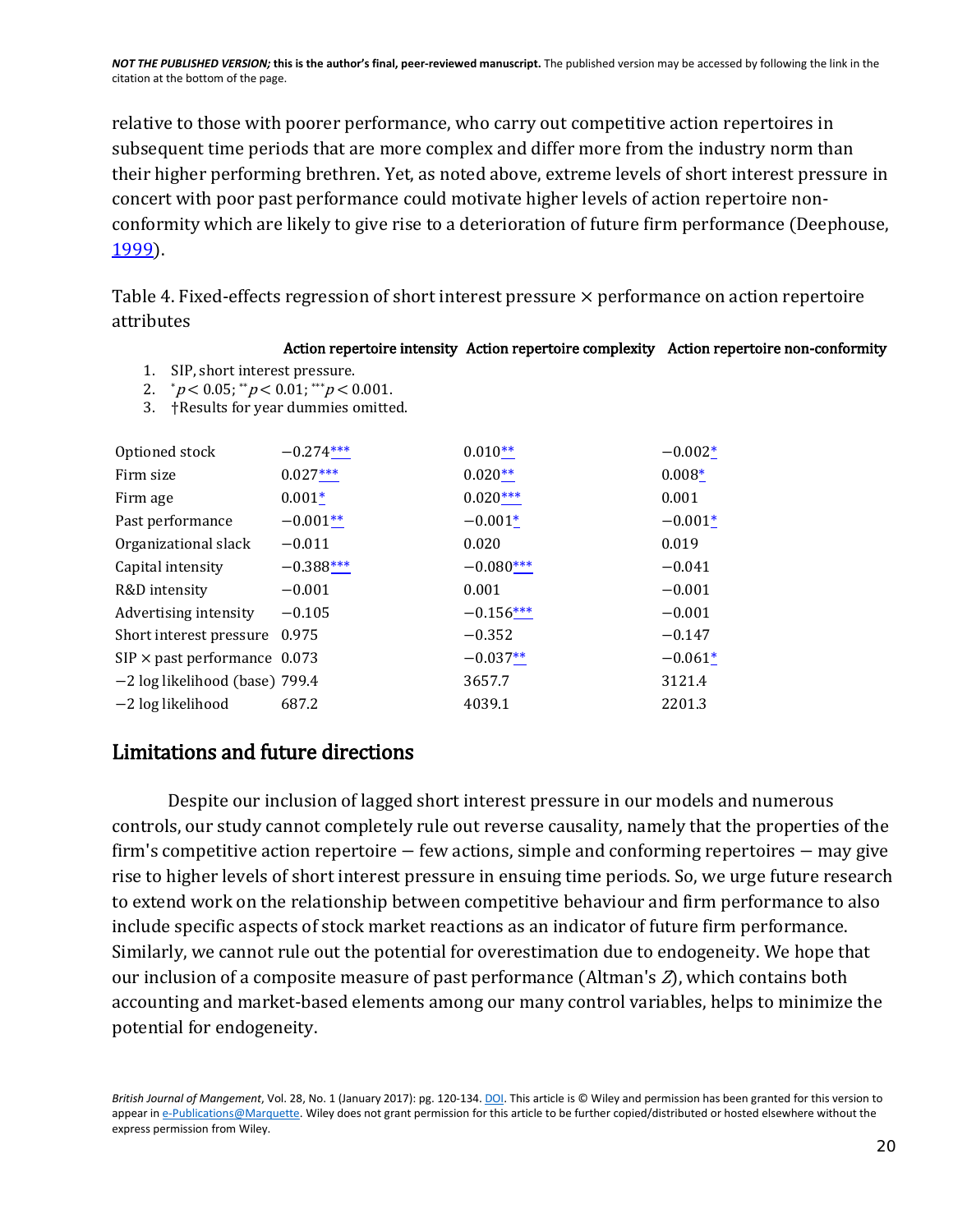Our study is agnostic as to the reasons that investors decide to sell a particular firm's stock short. On one hand, we reason that it is probably the result of the investor's analysis and conjectures associated with the future value of the firm's past and current competitive behaviour. On the other hand, however, the level of short interest pressure experienced by the firm could also be the result of investors' estimation of whether the stock is overvalued or not. Future research could tease apart instances – and the resultant effects – of short interest pressure that comes about for fundamentally different reasons.

Further, it is widely known that the investment community is composed of different types of investors. For example, some buy and hold for the long term, whereas others seek to cash in on very short term gains. Each group seeks, analyses and reacts to different market signals and information. Recent research has explored whether short sellers have long versus short time horizons. For example, Engelberg, Reed and Ringgenberg [\(2012\)](http://onlinelibrary.wiley.com/doi/10.1111/1467-8551.12166/full#bjom12166-bib-0023) contend that short sellers have short investment horizons that do not extend beyond two calendar weeks. Yet, other scholars argue that short sellers have much longer time horizons (Akbas et al.[, 2015;](http://onlinelibrary.wiley.com/doi/10.1111/1467-8551.12166/full#bjom12166-bib-0001) Desai, Krishnamurthy and Venkataraman, [2006;](http://onlinelibrary.wiley.com/doi/10.1111/1467-8551.12166/full#bjom12166-bib-0021) Karpoff and Lou, [2010\)](http://onlinelibrary.wiley.com/doi/10.1111/1467-8551.12166/full#bjom12166-bib-0042). Owing to our focus on aggregate, firm and time period specific short interest, our study cannot determine whether short sellers acted upon short versus longer term information. Future research could explore whether short sellers attend to information that signals financial or strategic trouble for the firm far in advance of the decision to short the firm's stock or information that is more temporally proximate to the short sell decision.

In addition, our theory and results rest on the assumption that managers make strategic and tactical decisions based on a combination of past information about strategy, competitive rivalry, and performance and conjectures (their own or those signalled by short sellers) about future performance. That is, the decisions are endogenous to their expected performance outcomes (Hamilton and Nickerson, [2003\)](http://onlinelibrary.wiley.com/doi/10.1111/1467-8551.12166/full#bjom12166-bib-0036). In conducting our analyses, we have taken strides to account for the potential for endogeneity. However, an enduring limitation of our study is that some endogeneity probably persists. There may be omitted or unobserved factors that are responsible for the relationships between short interest pressure and competitive action that we reported above. Future research could first validate our findings – perhaps in different research settings or different levels of analysis (like action–response speed) – and extend the scope of the line of inquiry related to the effect of capital market pressure.

In sum, we hope that our study stimulates scholarly interest not only among competitive dynamics scholars who seek to explore new antecedents of competitive behaviour, but also among scholars who prospect for the meaningful relationships between phenomena along the interstices of strategic management, behavioural finance and other areas of inquiry.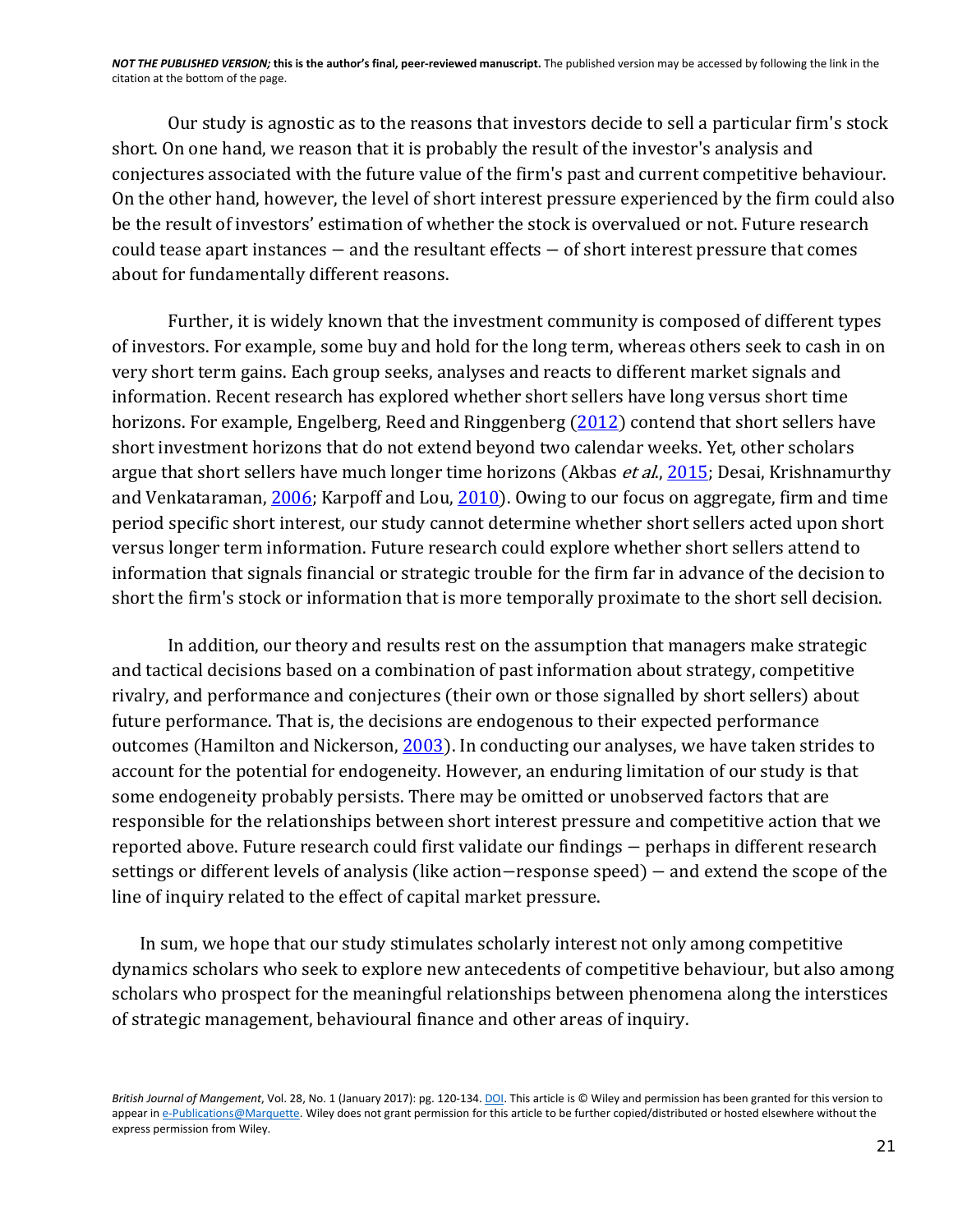- 1. For example, Gnywali, He and Madhavan [\(2006\)](http://onlinelibrary.wiley.com/doi/10.1111/1467-8551.12166/full#bjom12166-bib-0032) developed categories of actions in the global steel industry. Likewise, Yu and Cannella [\(2007\)](http://onlinelibrary.wiley.com/doi/10.1111/1467-8551.12166/full#bjom12166-bib-0065) developed categories of actions in the global auto industry.
- 2. Indeed, the focus on short-term results by investors is so prevalent that a 2005 survey of more than 400 financial executives found that 80% of the respondents said they would decrease discretionary spending on such areas as research and development, advertising, maintenance and hiring to meet short-term earnings targets (Graham, Harvey and Rajgopal[, 2005\)](http://onlinelibrary.wiley.com/doi/10.1111/1467-8551.12166/full#bjom12166-bib-0033). Thus, because both investors and managers are focused on the short term, our departure from the annual level of analysis is appropriate to our research question.
- 3. See Andrevski, Brass and Ferrier, [2013;](http://onlinelibrary.wiley.com/doi/10.1111/1467-8551.12166/full#bjom12166-bib-0068) Andrevski et al., [2014;](http://onlinelibrary.wiley.com/doi/10.1111/1467-8551.12166/full#bjom12166-bib-0069) Audia, Locke and Smith, [2000;](http://onlinelibrary.wiley.com/doi/10.1111/1467-8551.12166/full#bjom12166-bib-0070) Chen, Su and Tsai, [2007;](http://onlinelibrary.wiley.com/doi/10.1111/1467-8551.12166/full#bjom12166-bib-0011) Chi, Ravichandran and Andrevski, [2010;](http://onlinelibrary.wiley.com/doi/10.1111/1467-8551.12166/full#bjom12166-bib-0012) Derfus et al., [2008;](http://onlinelibrary.wiley.com/doi/10.1111/1467-8551.12166/full#bjom12166-bib-0071) Ferrier et al., [2002;](http://onlinelibrary.wiley.com/doi/10.1111/1467-8551.12166/full#bjom12166-bib-0027) Gnyawali, He and Madhavan, [2006;](http://onlinelibrary.wiley.com/doi/10.1111/1467-8551.12166/full#bjom12166-bib-0032) Miller and Chen, [1994,](http://onlinelibrary.wiley.com/doi/10.1111/1467-8551.12166/full#bjom12166-bib-0052) [1996a,](http://onlinelibrary.wiley.com/doi/10.1111/1467-8551.12166/full#bjom12166-bib-0053) [1996b;](http://onlinelibrary.wiley.com/doi/10.1111/1467-8551.12166/full#bjom12166-bib-0054) Young, Smith and Grimm, [1996.](http://onlinelibrary.wiley.com/doi/10.1111/1467-8551.12166/full#bjom12166-bib-0064)

## **References**

- Akbas, F., W. Armstrong, S. Sorescu and A. Subrahmanyam (2015). 'Smart money, dumb money, and equity return anomalies', *Journal of Financial Economics*, 118, pp. 355-382.
- Altman, E. (1968). 'Financial ratios, discriminant analysis and the prediction of corporate bankruptcy', Journal of Finance, 23, pp. 589–609.
- Andrevski, G., D. J. Brass and W. J. Ferrier (2013). 'Alliance portfolio configurations and competitive action frequency', Journal of Management, 40(4), pp. 811-837.
- Andrevski, G., O. C. Richard, J. D. Shaw and W. J. Ferrier (2014). 'Racial diversity and firm performance the mediating role of competitive intensity', *Journal of Management*, 40(3), pp. 820–844.
- Audia, P. G., E. A. Locke and K. G. Smith (2000). 'The paradox of success: An archival and a laboratory study of strategic persistence following radical environmental change', Academy of Management Journal, 43(5), pp. 837–853.
- Basdeo, M., K. Smith, C. Grimm, V. Rindova and P. Derfus (2006). 'The impact of market actions on firm reputation', Strategic Management Journal, 27, pp. 1205-1219.
- Boehmer, E., Z. Huszar and B. Jordan (2010). 'The good news in short interest', *Journal of Financial* Economics, 96, pp. 80−97.
- Chakravarthy, B. (1986). 'Measuring strategic performance', Strategic Management Journal, 7, pp. 437−459.
- Chen, M. and D. Hambrick (1995). 'Speed, stealth, and selective attack: how small firms differ from large firms in competitive behavior', Academy of Management Journal, 38, pp. 453–482.
- Chen, M. and I. MacMillan (1992). 'Nonresponse and delayed response to competitive moves: the roles of competitor dependence and action irreversibility', Academy of Management Journal, 35, pp. 539–570.
- Chen, M. and D. Miller (1994). 'Competitive attack, retaliation and performance: an expectancy− valence framework', Strategic Management Journal, 15, pp. 85-102.
- Chen, M. and D. Miller (2012). 'Competitive dynamics: themes, trends, and a prospective platform', Academy of Management Annals, 6, pp. 135−210.
- Chen, M., K. Smith and C. Grimm (1992). 'Action characteristics as predictors of competitive responses', Management Science, 38, pp. 439–455.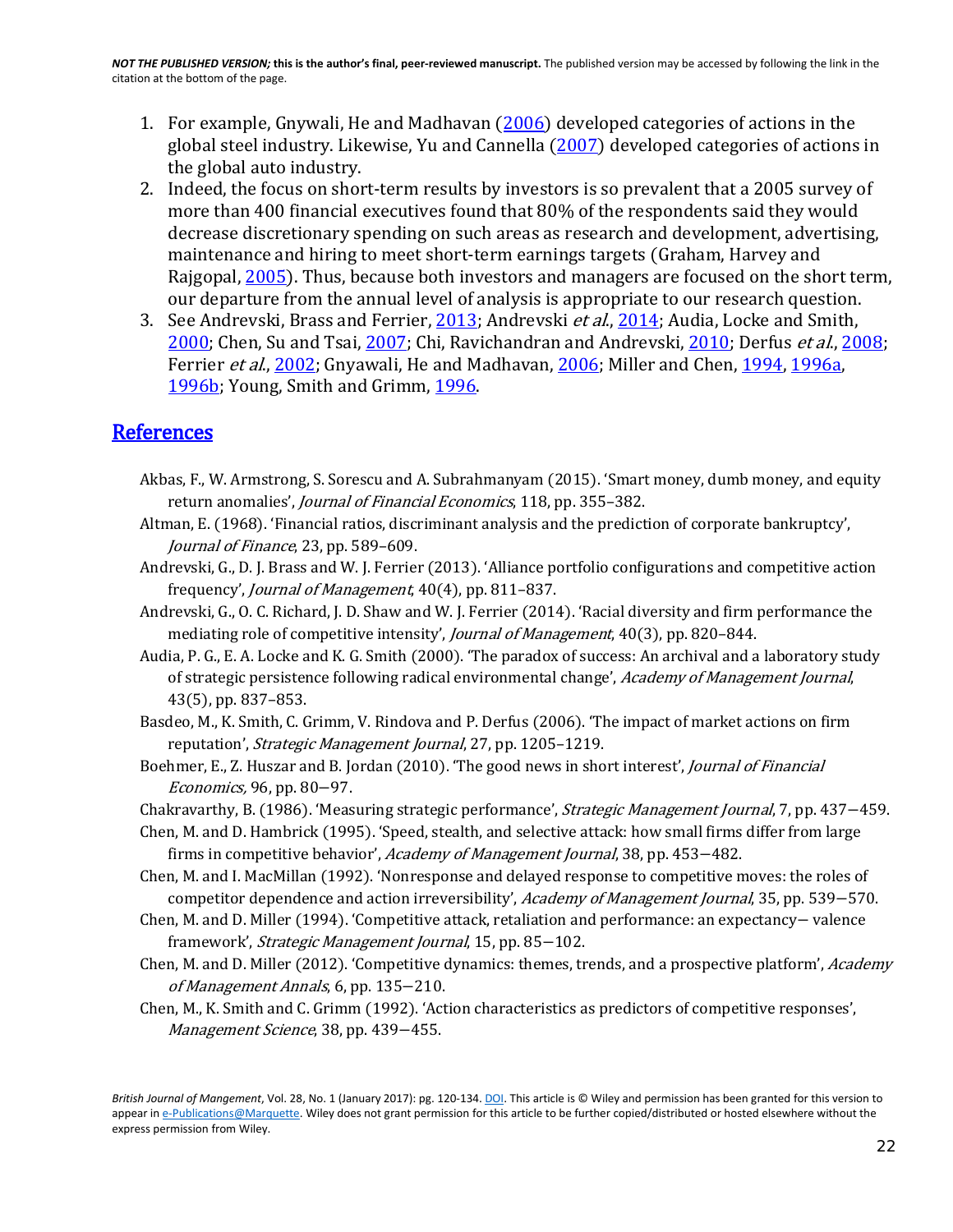- Chen, M., K. Su and W. Tsai (2007). 'Competitive tension: the awareness−motivation−capability perspective', Academy of Management Journal, 50, pp. 101–118.
- Chi, L., T. Ravichandran and G. Andrevski (2010). 'Information technology, network structure, and competitive action', Journal of Information Systems Research, 21, pp. 133−145.
- Cotter, J., I. Tuna and P. Wysocki (2006). 'Expectations management and beatable targets: how do analysts react to explicit earnings guidance?', *Contemporary Accounting Research*, 23, pp. 593–624.
- D'Aveni, R. (1994). *Hypercompetition: Managing the Dynamics of Strategic Maneuvering*. New York: The Free Press.
- Dechow, P., A. Hutton, L. Meulbroek and R. Sloan (2001). 'Short-sellers, fundamental analysis and stock returns', Journal of Financial Economics, 61, pp. 77−106.
- Deephouse, D. (1996). 'Does isomorphism legitimate?', Academy of Management Journal, 39, pp. 1024-1039.
- Deephouse, D. (1999). 'To be different or to be the same? It's a question (and theory) of strategic balance', Strategic Management Journal, 20, pp. 147−166.
- Degeorge, F., J. Patel and R. Zeckhauser (1999). 'Earnings management to exceed thresholds', *Journal of* Business, 72, pp. 1–33.
- Denzin, K. and S. Lincoln (2000). 'Introduction: the discipline and practice of qualitative research'. In N. Denzin and Y. Lincoln (eds), Handbook of Qualitative Research, pp. 1−28. London: Sage.
- Derfus, P. J., P. G. Maggitti, C. M. Grimm and K. G. Smith (2008). 'The Red Queen effect: Competitive actions and firm performance', Academy of Management Journal, 51(1), pp. 61-80.
- Desai, V. (2014). 'Imitate others? Not if we have the chance: competitive differentiation in medical malpractice insurers' pricing decisions under uncertainty', British Journal of Management, 25, pp. 589−606.
- Desai, H., S. Krishnamurthy and K. Venkataraman (2006). 'Do short sellers target firms with poor earnings quality? Evidence from earnings restatements', Review of Accounting Studies, 11, pp. 71–90.
- Diamond, D. and R. Verrecchia (1987). 'Constraints on short selling and asset price adjustment to private information', Journal of Financial Economics, 18, pp. 277–311.
- Engelberg, J., A. Reed and M. Ringgenberg (2012). 'How are shorts informed?: short sellers, news, and information processing', Journal of Financial Economics, 105, pp. 260−278.
- Ferrier, W. (2001). 'Navigating the competitive landscape: the drivers and consequences of competitive aggressiveness', Academy of Management Journal, 44, pp. 858−877.
- Ferrier, W. and H. Lee (2002). 'Strategic aggressiveness, variation, and surprise: how the sequential pattern of competitive rivalry influences stock market returns', Journal of Managerial Issues, 14, pp. 162−180.
- Ferrier, W., K. Smith and C. Grimm (1999). 'The role of competitive action in market share erosion and industry dethronement: a study of industry leaders and challengers', Academy of Management Journal, 42, pp. 372−388.
- Ferrier, W., C. MacFhionnlaoich, K. Smith and C. Grimm (2002). 'The impact of performance distress on aggressive competitive behavior: a reconciliation of competing views', Managerial and Decision Economics, 23, pp. 301−316.
- Fiegenbaum, A. (1990). 'Prospect theory and the risk–return relationship', *Journal of Economic Behavior* and Organization, 14, pp. 187–203.
- Finkelstein, S., and D. C. Hambrick (1990). 'Top-management-team tenure and organizational outcomes: The moderating role of managerial discretion', *Administrative science quarterly*, 35, pp. 484–503.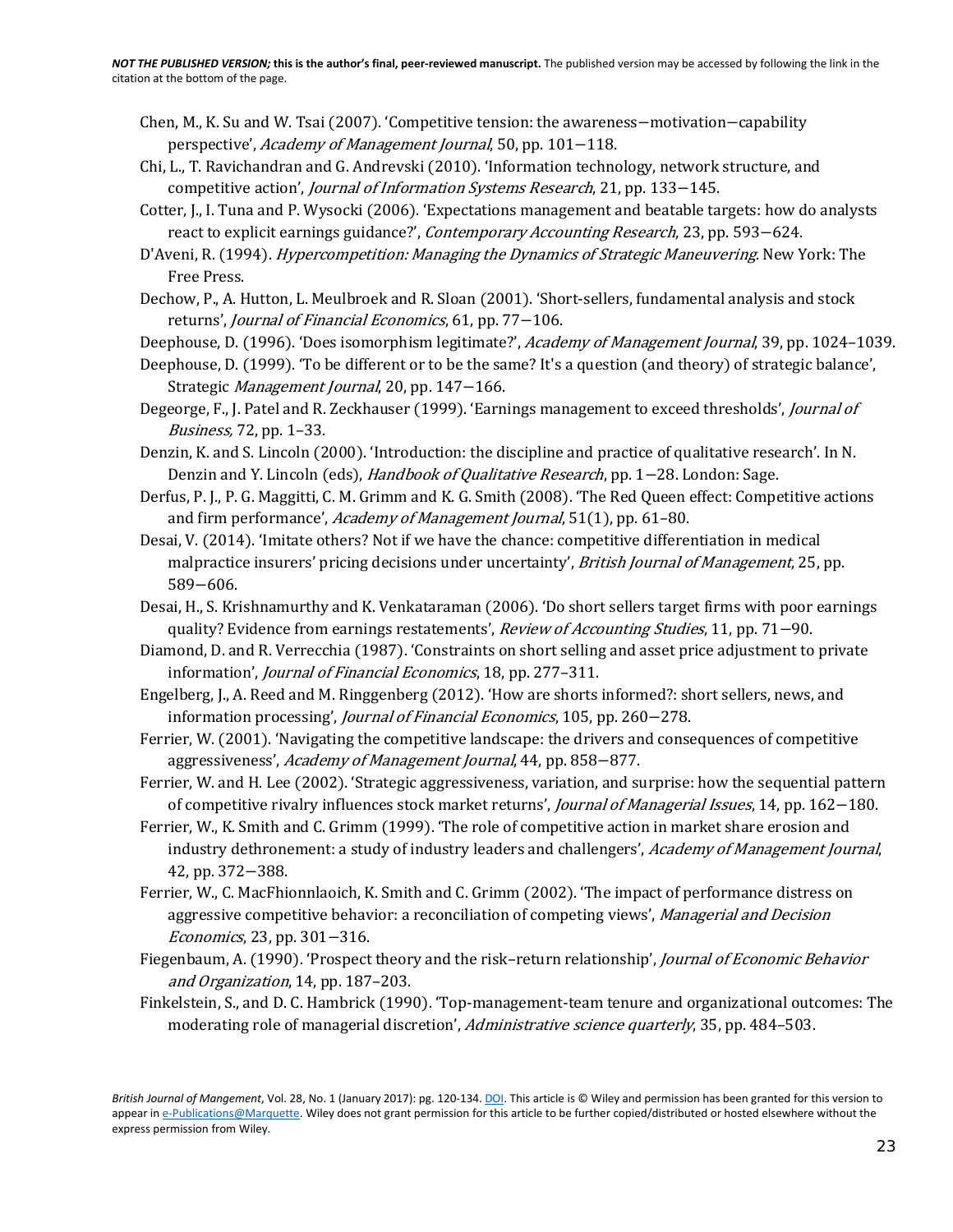- Fuller, J. and M. Jensen (2002). 'Just say no to Wall Street', *Journal of Applied Corporate Finance*, 22, pp. 59−64.
- Geletkanycz, M. and D. Hambrick (1997). 'The external ties of top executives: implications for strategic choice and performance', Administrative Science Quarterly, 42, pp. 654−681.
- Gimeno, J. and C. Woo (1996). 'Hypercompetition in a multimarket environment: the role of strategic similarity and multimarket contact in competitive de-escalation', Organization Science, 73, pp. 322–340.

Gnyawali, D., J. He and R. Madhavan (2006). 'Impact of co-opetition on firm competitive behavior: an empirical examination', *Journal of Management*, 32, pp. 507–530.

- Graham, J., C. Harvey and S. Rajgopal (2005). 'The economic implications of corporate financial reporting', Journal of Accounting and Economics, 40, pp. 3−73.
- Grimm, C., H. Lee and K. Smith (2006). Strategy as Action: Competitive Dynamics and Competitive Advantage. Oxford: Oxford University Press.
- Hambrick, D., T. Cho and M. Chen (1996). 'Top management team heterogeneity and competitive behaviors of the firm', Administrative Science Quarterly, 41, pp. 659−684.
- Hamilton, B. and J. Nickerson (2003). 'Correcting for endogeneity in strategic management research', Strategic Organization, 1, pp. 51−78.
- Humphreys, M. and A. Brown (2002). 'Narratives of organizational identity and identification: a case study of hegemony and resistance', Organization Studies, 23, pp. 421−448.
- Hutzschenreuter, T. and S. Israel (2009). 'A review of empirical research on dynamic competitive strategy', International Journal of Management Reviews, 11, pp. 421−461.

Jacobsen, R. (1992). 'The "Austrian" school of strategy', Academy of Management Review, 17, pp. 782–805.

- Jones, C. (2001). 'Co-evolution of entrepreneurial careers, institutional rules and competitive dynamics in American film, 1895–1920', Organization Studies, 22, pp. 911−945.
- Kahneman, D. and A. Tversky (1979). 'Prospect theory: an analysis of decision under risk', *Econometrica*, 47, pp. 262–291.
- Karpoff, J. and X. Lou (2010). 'Short sellers and financial misconduct', *Journal of Finance*, 65, pp. 1879–1913.
- Ketchen, D., C. Snow and V. Hoover (2004). 'Research on competitive dynamics: recent accomplishments and future challenges', *Journal of Management*, 30, pp. 779–804.
- Kilduff, G., H. Elfenbein and B. Staw (2010). 'The psychology of rivalry: a relationally dependent analysis of competition', Academy of Management Journal, 53, pp. 943−969.
- Kirzner, I. (1973). Competition and Entrepreneurship. Chicago, IL: University of Chicago Press.
- Lant, T. and S. Mezias (1992). 'An organizational learning model of convergence and reorientation', Organization Science, 3, pp. 47−71.
- Lee, H., K. Smith, C. Grimm and A. Schomburg (2000). 'Timing, order, and the durability of new product advantages with imitation', Strategic Management Journal, 21, pp. 23–30.
- Levitt A. Jr. (1998). 'The numbers game', The CPA Journal, 68(12), p. 14.

Levitt, B. and J. March (1988). 'Organizational learning', Annual Review of Sociology, 14, pp. 319–340.

- Livengood, S. and R. Reger (2010). 'That's our turf! Identity domains and competitive dynamics', Academy of Management Review, 35, pp. 48−66.
- Marcel, J., S. Barr and I. Duhaime (2011). 'The influence of executive cognition on competitive dynamics', Strategic Management Journal, 32, pp. 115–138.
- Miller, D. and M. Chen (1994). 'Sources and consequences of competitive inertia: a study of the U.S. airline industry', Administrative Science Quarterly, 39, pp. 1−23.

*British Journal of Mangement*, Vol. 28, No. 1 (January 2017): pg. 120-134[. DOI.](http://dx.doi.org/10.1111/1467-8551.12166) This article is © Wiley and permission has been granted for this version to appear i[n e-Publications@Marquette.](http://epublications.marquette.edu/) Wiley does not grant permission for this article to be further copied/distributed or hosted elsewhere without the express permission from Wiley.